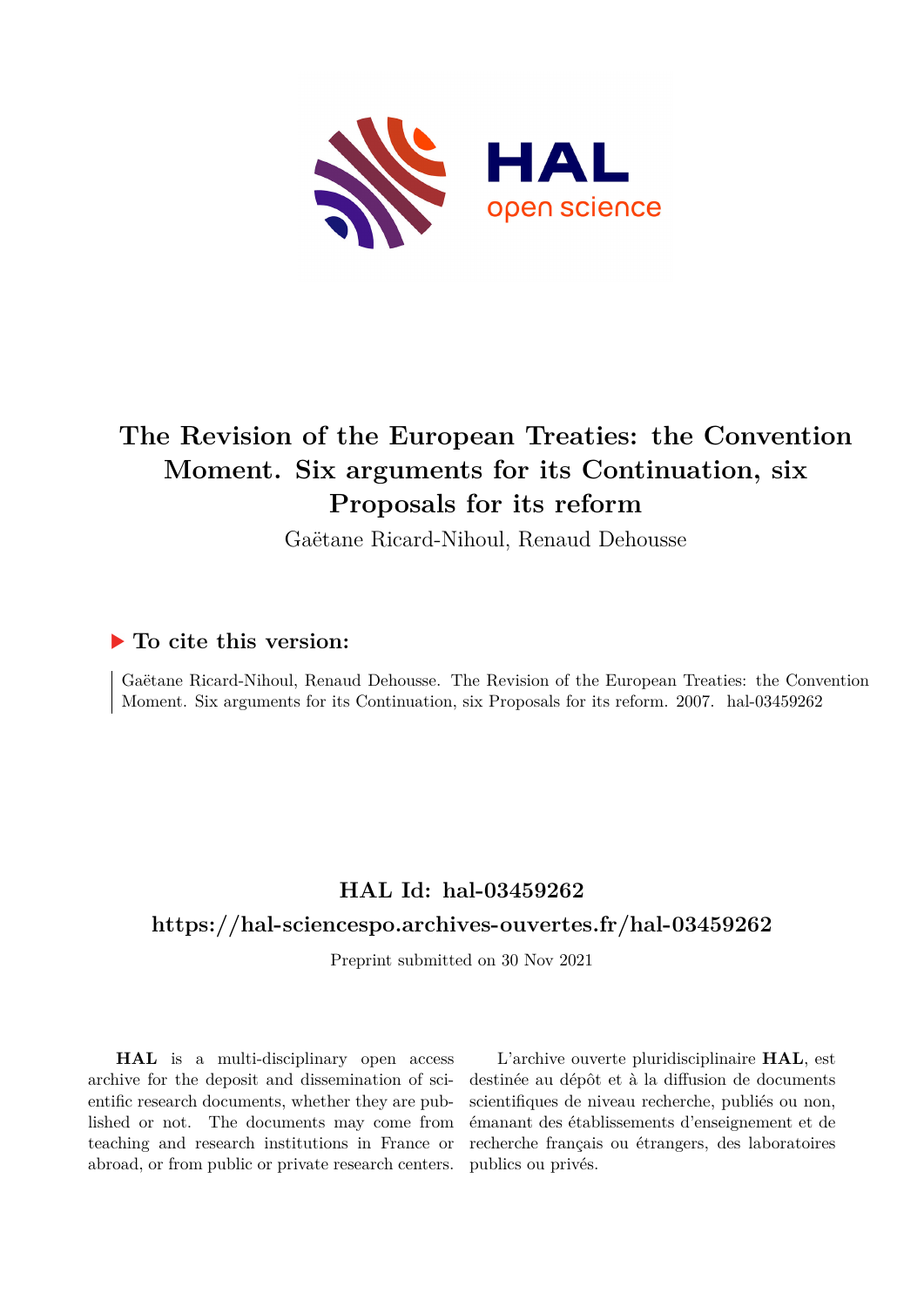#### Gaëtane RICARD-NIHOUL

Secretary General of *Notre Europe*. She holds a degree in political science and public administration from the University of Liège and an MPHIL published in October 2005 and a DPHIL in European politics and the Policy Brief «The and society from Oxford University. Her research focused June Summit: a way forward?» on policy formation in the European Union, and more particularly on education policy.

She is the author of the *Notre Europe* Study « The French 'no' vote of 29 May: understanding, action » Constitutional Treaty and the

#### **VISIONS OF EUROPE**

The revision of the European treaties: the Convention moment: Six arguments for its continuation, six proposal for its reform

The new Lisbon Treaty provides for the Convention approach to become the "ordinary" procedure for any significant revision of the European treaties. But will EU Member States be willing to go down the Convention route again after their two previous experiences with the Convention on the Charter of Fundamental Rights and the one leading to the Draft Constitutional Treaty? In this Policy Paper, *Notre Europe* makes a stand in favour of the Convention approach on the grounds that it represents a fundamental stage towards the democratisation of the Treaty revision process as well as presenting numerous advantages by comparison with classical Intergovernmental Conferences. Taking into account the criticisms that were levelled at the Convention, this paper also opens avenues towards the improvement of its operation be it in terms of democracy or efficiency. A panel of experts brought together by *Notre Europe* sets forth recommendations designed to deepen the thinking behind the revisions of the founding EU texts. These are momentous for the Union as those texts underpin the European project it aims to nurture at the dawn of this 21st Century.

> **www.notre-europe.eu e-mail : info@notre-europe.eu**

# Constitutional Treaty and the Currency and the Currency and the constitutional Treaty and the currency of the European published in June 2007. treaties: the Convention moment

Six arguments for its continuation, six proposals for its reform

# Gaëtane RICARD-NIHOUL

On the basis of the contributions of a working group including : Hervé Bribosia, Alain Dauvergne, Renaud Dehousse, Florence Deloche-Gaudez, Clemens Ladenburger, Elise Launay-Rencki, Lukas Macek, Peter Norman, Alessandra Schiavo.



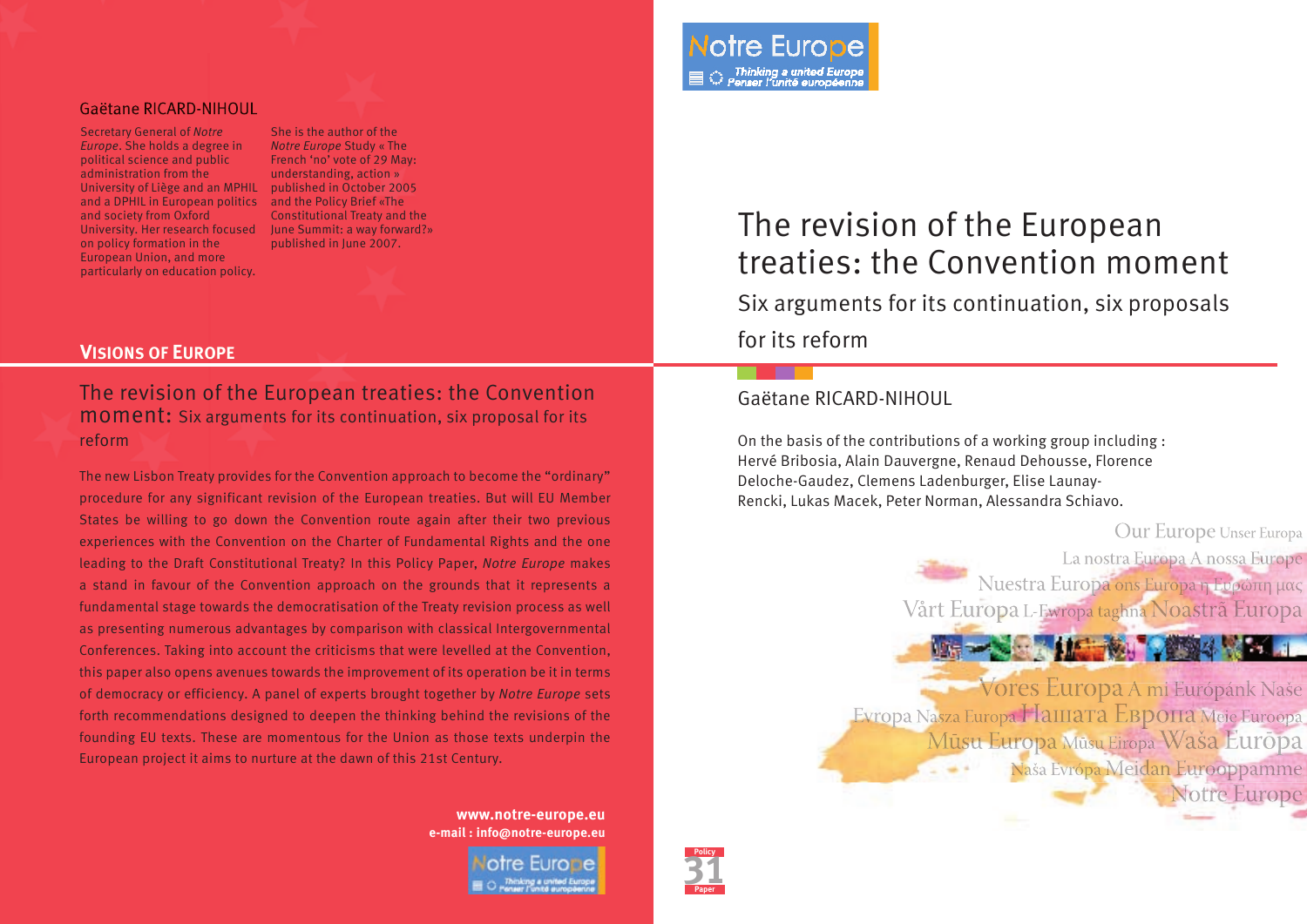

# The revision of the European treaties: the Convention moment Six arguments for its continuation, six proposals for its reform

by Gaëtane Ricard-Nihoul

On the basis of the contributions of a working group including : Hervé Bribosia, Alain Dauvergne, Renaud Dehousse, Florence Deloche-Gaudez, Clemens Ladenburger, Elise Launay-Rencki, Lukas Macek, Peter Norman, Alessandra Schiavo.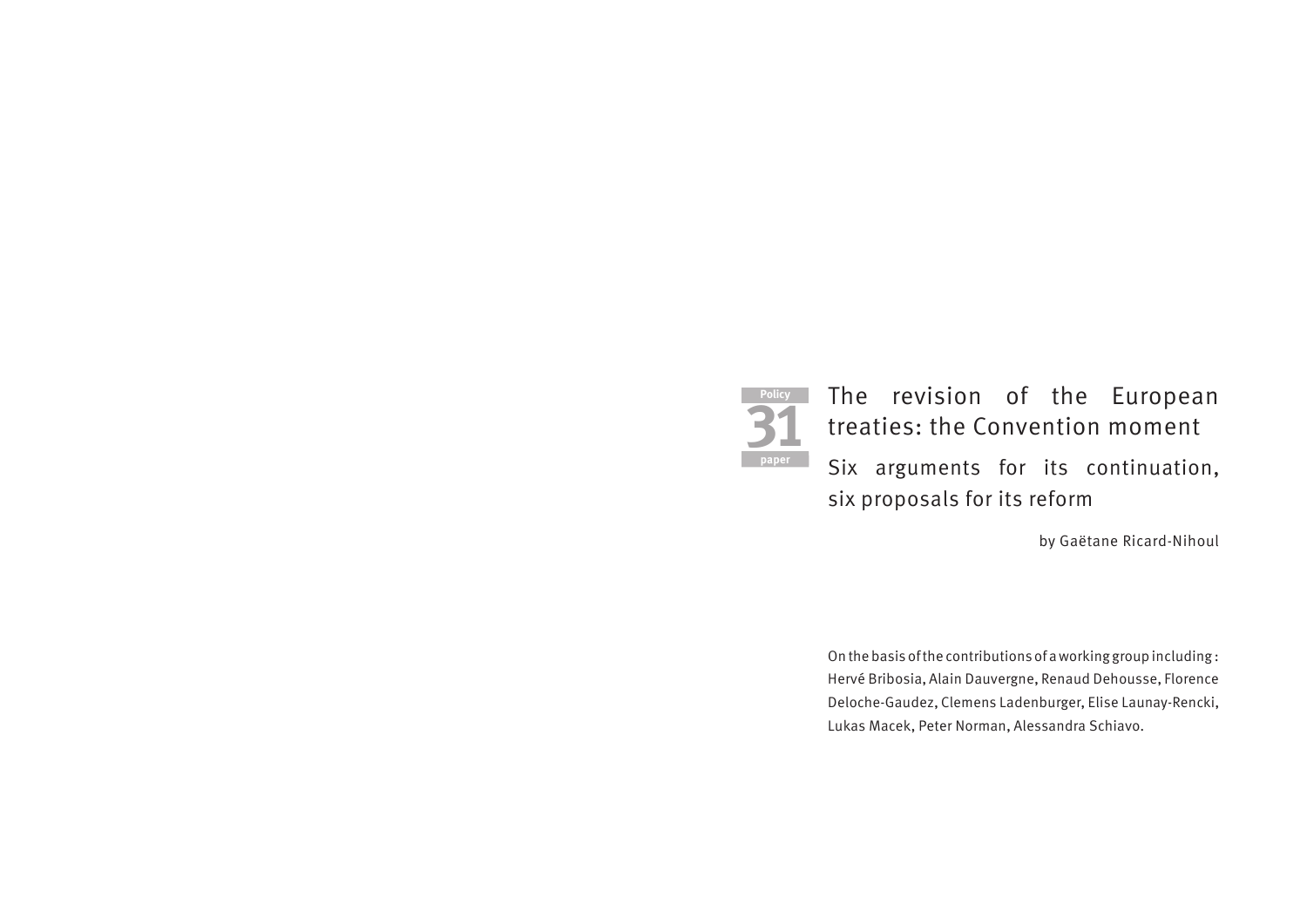

#### **GAËTANE RICARD-NIHOUL**

**GAËTANE RICARD-NIHOUL HOLDS A DEGREE IN POLITICAL SCIENCE AND PUBLIC ADMINISTRATION FROM THE UNIVERSITY OF LIÈGE AND AN MPHIL AND A DPHIL IN EUROPEAN POLITICS AND SOCIETY FROM OXFORD UNIVERSITY. HER RESEARCH FOCUSED ON POLICY FORMATION IN THE EUROPEAN UNION, AND MORE PARTICULARLY ON EDUCATION POLICY.**

**FROM 1999 TO 2002, SHE WAS IN CHARGE OF THE TEAM FOR «EUROPEAN AND INTERNATIONAL AFFAIRS», IN THE CABINET OF THE BELGIAN VICE-PRIME MINISTER ISABELLE DURANT, ALSO MINISTER FOR MOBILITY AND TRANSPORT. SHE ACTED, AMONG OTHER THINGS, AS A COORDINATOR DURING THE BELGIAN PRESIDENCY OF THE EU COUNCIL. AS AN ADVISER FOR INSTITUTIONAL MATTERS, SHE REPRESENTED THE VICE-PRIME MINISTER IN THE BELGIAN DELEGATION AT THE WTO MINISTERIAL CONFERENCE IN SEATTLE AND ALSO IN THE INTER-GOVERNMENTAL CONFERENCE, TAKING PART IN THE BIARRITZ, NICE AND LAEKEN EUROPEAN COUNCILS. SHE WAS ALSO A MEMBER OF THE BELGIAN GOVERNMENT WORKING GROUP ON THE LAEKEN DECLARATION. GAËTANE RICARD-NIHOUL THEN JOINED THE EUROPEAN COMMISSION DIRECTORATE-GENERAL FOR EDUCATION AND CULTURE, IN THE AUDIOVISUAL POLICY UNIT. EMPLOYED IN THE SECTOR FOR EXTERNAL RELATIONS, SHE WAS IN CHARGE OF THE ACCESSION NEGOCIATIONS WITH THE 13 APPLICANT COUNTRIES FOR AUDIOVISUAL MATTERS AS WELL AS THE RELATIONS WITH COUNTRIES FROM THE WESTERN BALKANS AND SOUTH MEDITERRANEA. SHE ALSO ASSUMED THE COORDINATION OF AN INTERSERVICE GROUP ON INTERCULTURAL DIALOGUE AND FOLLOWED THE WORK OF THE CONVENTION ON CULTURE. IN APRIL 2004, SHE JOINED NOTRE EUROPE, FIRST AS PRESIDENT ADVISER, THEN AS SECRETARY GENERAL. GAËTANE RICARD-NIHOUL IS MARRIED WITH ONE CHILD. SHE WAS BORN ON MAY 29TH 1972 IN LIEGE**

**(BELGIUM).**

The author wishes to thank Lord Kerr for the interview he kindly granted her as well as Aurélien Hassin and Helder Constantino for their precious support in the development of this project.

#### **Notre Europe**

**N**otre Europe *is an independent think tank devoted to European integration. Under the guidance of Jacques Delors, who created Notre Europe in 1996, the association aims to "think a united Europe".* 

*Our ambition is to contribute to the current public debate by producing analyses and pertinent policy proposals that strive for a closer union of the peoples of Europe. We are equally devoted to promoting the active engagement of citizens and civil society in the process of community construction and the creation of a European public space.* 

*In this vein, the staff of* Notre Europe *directs research projects; produces and disseminates analyses in the form of short notes, studies, and articles; and organises public debates and seminars. Its analyses and proposals are concentrated around four themes:*

*• Visions of Europe: The community method, the enlargement and deepening of the EU and the European project as a whole are a work in constant progress. Notre Europe provides in-depth analysis and proposals that help find a path through the multitude of Europe's possible futures.*

*• European Democracy in Action: Democracy is an everyday priority. Notre Europe believes that European integration is a matter for every citizen,*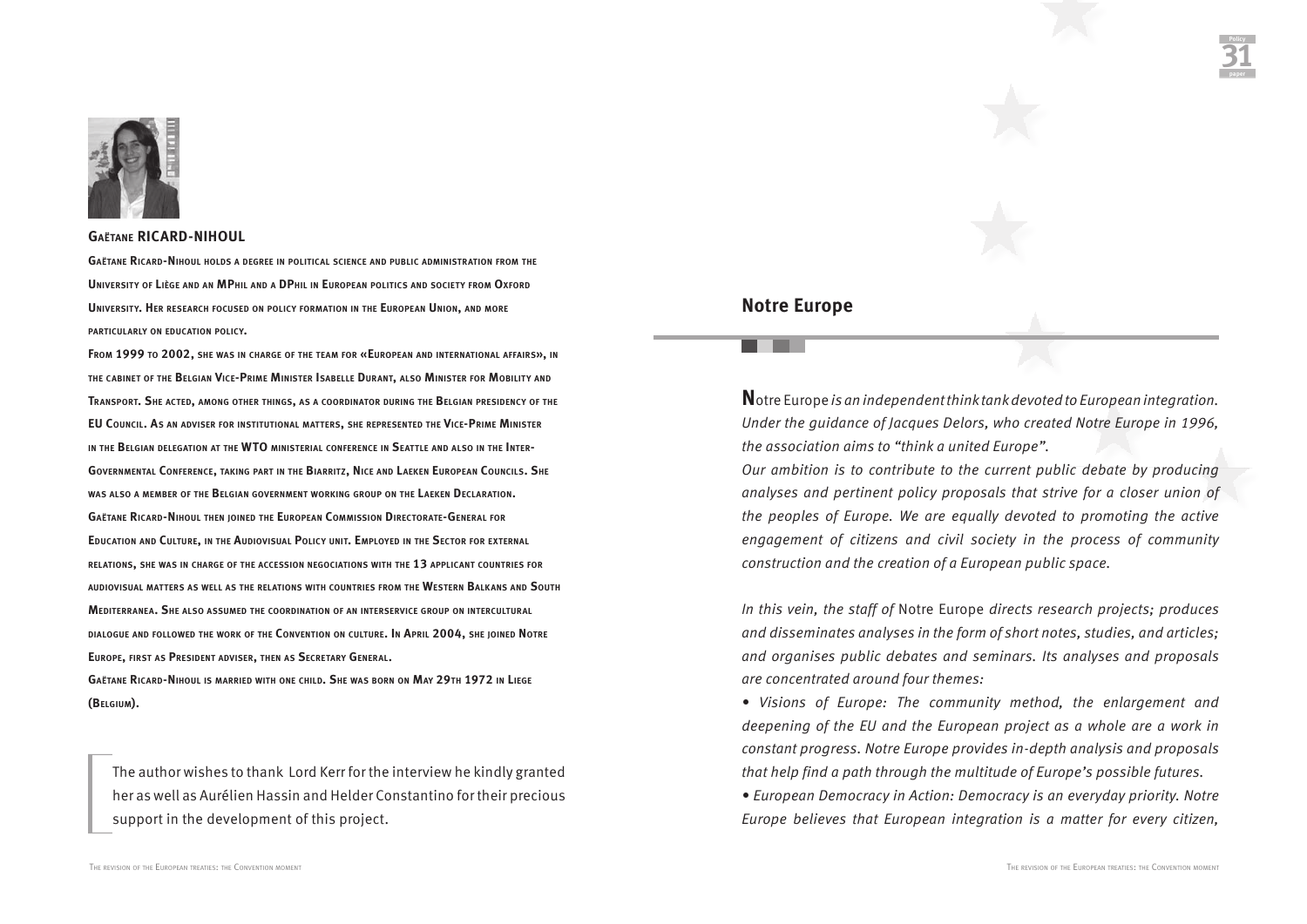*actor of civil society and level of authority within the Union.* Notre Europe *therefore seeks to identify and promote ways of further democratising European governance.* 

*• Cooperation, Competition, Solidarity: « Competition that stimulates, cooperation that strengthens, and solidarity that unites ». This, in essence, is the European contract as defined by Jacques Delors. True to this approach, Notre Europe explores and promotes innovative solutions in the fields of economic, social and sustainable development policy.*

*• Europe and World Governance: As an original model of governance in an increasingly open world, the European Union has a role to play on the international scene and in matters of world governance. Notre Europe seeks to help define this role.*

Notre Europe *aims for complete freedom of thought and works in the spirit of the public good. It is for this reason that all of* Notre Europe*'s publications are available for free from our website, in both French and English: www.notreeurope.eu. Its Presidents have been successively, Jacques Delors (1996-2004), Pascal Lamy (2004-05), and Tommaso Padoa-Schioppa (since November 2005).*

#### **Summary**

**T**he proposed solutions towards pulling through the European crisis caused by the French and Dutch rejections of the Constitutional Treaty focussed on the Treaty provisions which were to be upheld. They never, or very seldom, addressed the issue of the method that should be used to organise this new negotiation. Yet the citizens' disenchantment with the European project, observable from the early nineties, requires recognition of the necessity to associate those citizens to European decision making, and in particular to the revision of such founding acts as the European Treaties.

The Convention approach, warts and all, was an essential step towards the democratisation of the Treaties' revision process. Whilst the Lisbon Treaty provides for it to become standard procedure for the reform of all significant treaties, its implementation remains in doubt, tributary to Heads of State and Government's say-so. Accordingly, this paper has two aims: on the one hand, it will promote the Convention model, asserting its advan-

**Policy 31**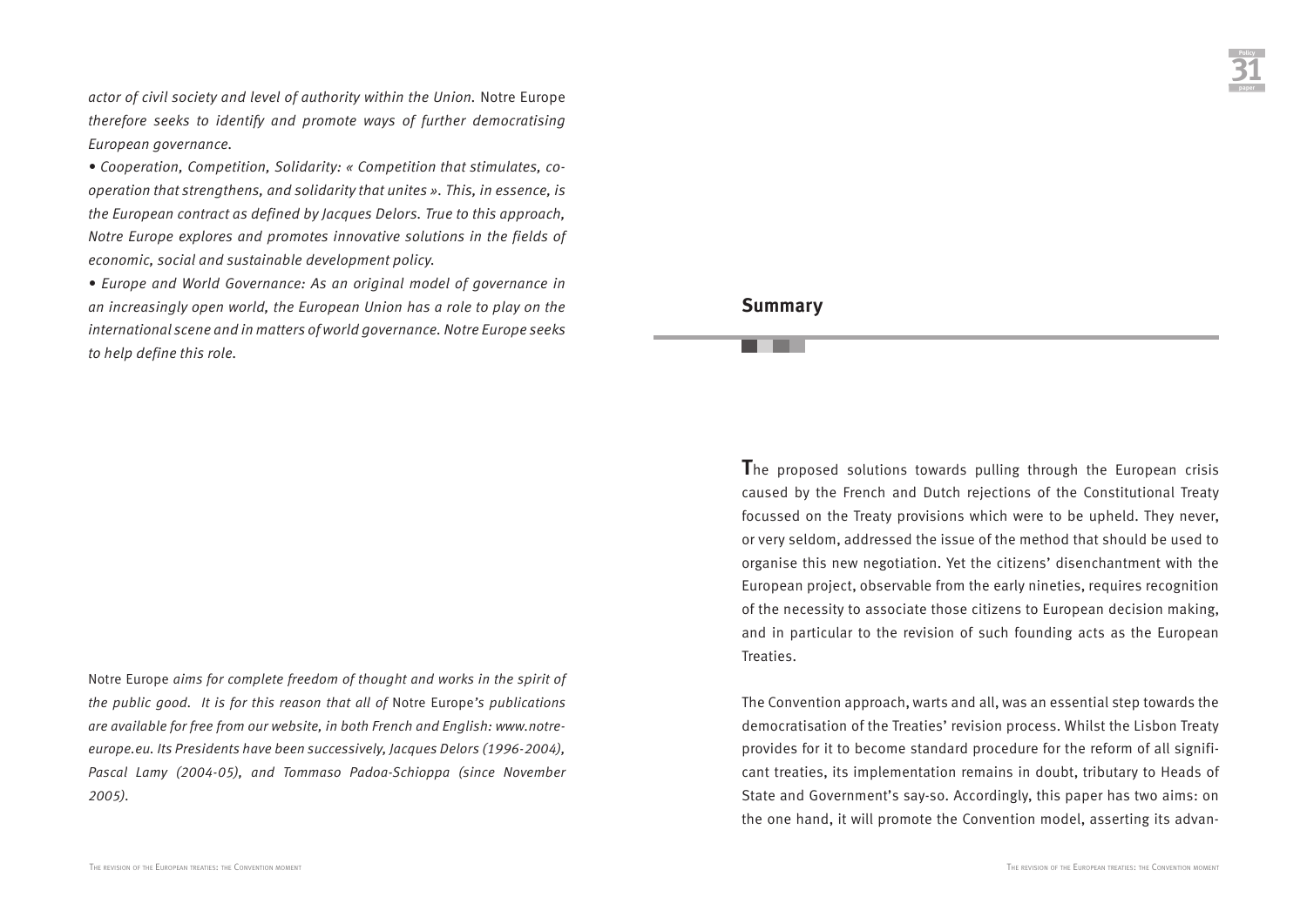tages over the time-honoured Intergovernmental Conferences and, on the other hand, set forth solutions to improve its operations both in terms of democracy and efficiency.

Far from being an accident in the history of European integration, the Convention is indeed one of its achievements, a crucial stage in the bringing together of Europe's elites and citizens. Its pragmatic model reflects the double legitimacy of a Union of States and citizens. Thus, the Convention, which yielded the Charter of Fundamental Rights and the Constitutional Treaty turned out to be a body rich in its cleavages, conductive to fruitful debates, open to the public, the media and civil society. It ran effective deliberations and arrived at a consensual result, lifting constitutional blockages which had held back Community dynamics for years.

However, the Convention model has been through only two runs, under very different mandates. It was the butt of a number of criticisms, some of which were justified. It is therefore important to look into the means to improve its operation, in the most feasible way compatible with the new terms under the Lisbon Treaty. The proposals outlined in this text address five key points, fundamental to the future of the Convention: its composition, its Praesidium, its mandate, its schedule, its debating formula, its exchanges with civil society, its visibility to the general public and finally its relationship with the IGC and its implications for the ratification phase.

The reader will find in particular the following proposals: allowing for the representatives from the National Parliaments to be elected in the Member States who so wish; getting the Convention to approve the European Council's appointment of the Chairman and Vice-Chairmen triumvirate and making the workings of the Praesidium more collegial; ensuring that this consensus driven decision making formula be as fair as possible; entrusting to a group of Wise Men the decisions concerning the Convention's

mandate and work schedule; setting up mechanisms genuinely suited to exchanges with civil society and citizens' involvement on a local as well as a European scale. This text concludes with a very practical proposal: the convocation of a Convention on EU policies after the 2009 European elections.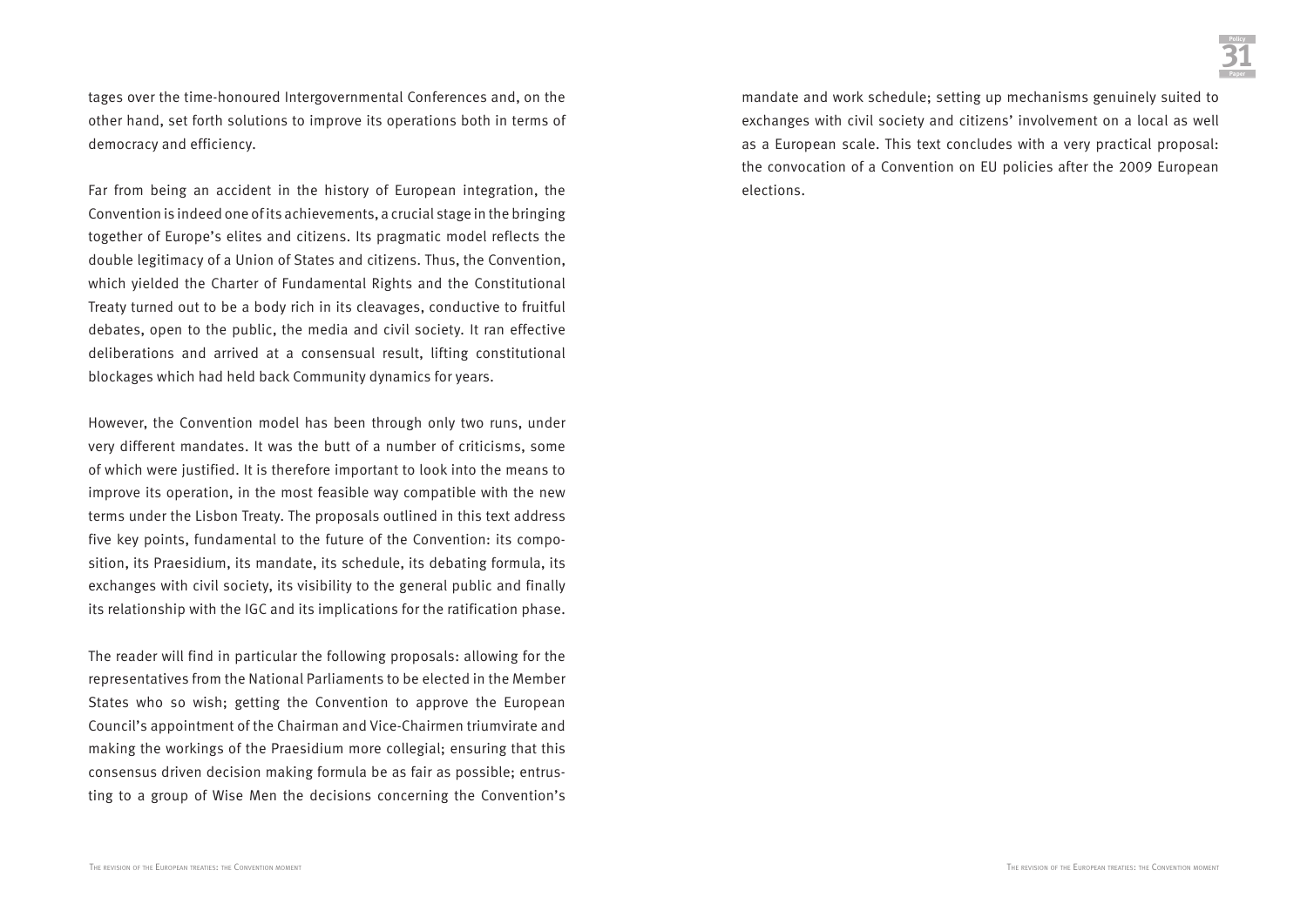# **Table of contents**

. .

# **Introduction** p. 1 **I - Six arguments towards upholding the Convention Model p. 5** 1.1 A historical stage in the European Construction p 6 1.2 A democratic body prolifically divided p. 10 1.3 A model founded in the Union's double legitimacy p.12 1.4 Consensus or the veto in question example to the p.14 1.5 Opening up to civil society and debates transparency b.15 1.6 Achieving results p.16 **II - Six proposals to reform the Convention p. 19** 2.1 A more «representative» and transparent composition p. 20 2.2 A more legitimate Praesidium, more open to dialogue p. 22 2.3 A mandate and schedule fixed by Wise Men p.24 2.4 An effective and even-handed consensual deliberative model p.27 2.5 More widespread visibility and civic dialogue p.29 2.6 A more unassuming ICG and the Europeanisation of ratification p.32

| <b>Conclusion</b>                                                       | p. 37 |
|-------------------------------------------------------------------------|-------|
| Epilogue: a Convention on the Union' policies post<br><b>lune 2009?</b> | p.39  |
| <b>Group member's biographies</b>                                       | p. 41 |
| <b>Bibliography</b>                                                     | p. 45 |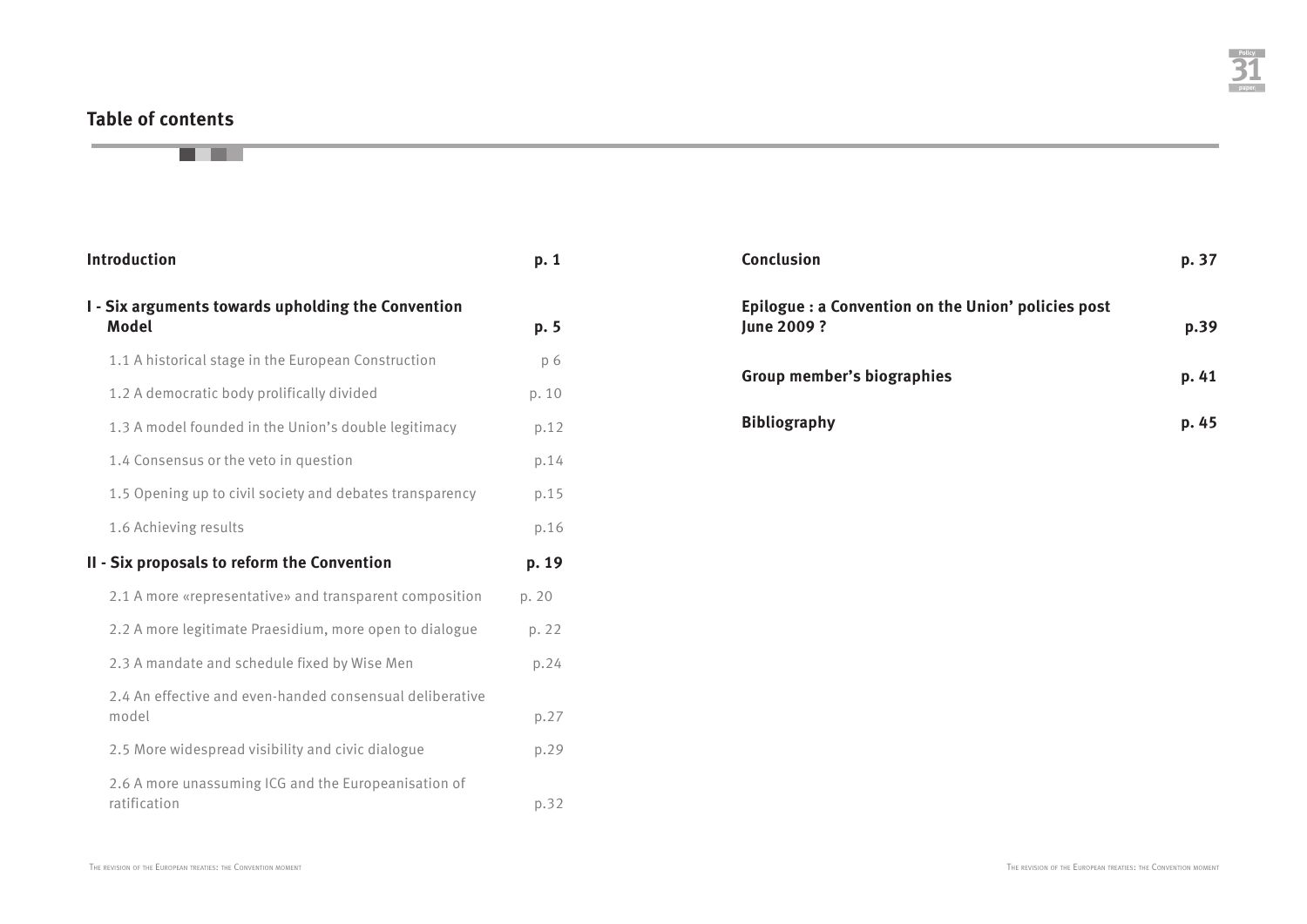## **Introduction**

**A**fter the French and Dutch rejection of the Constitutional Treaty and the suspension by seven Member States of their ratification process, the solutions proposed here and there to exit the European crisis were many and manifold. The 18 countries having ratified the Draft Treaty called for upholding its "substance" whereas, in France and elsewhere, a scheme for the prompt adoption of a strictly institutional text gained ground. The three countries most refractory to institutional advances – the UK, Poland and the Czech Republic – sought to retrieve from the rubble a minimalist Treaty which would have enabled them to weaken, indeed to suppress the provisions they perceived as most inconvenient. The new "Reform Treaty" is in some way a synthesis of these three positions.

In spite of differences, all the stated options had the common merit of addressing mainly what in the Constitutional Treaty would need to be revised, at best including the ratification formula for this new text. But, strangely enough, they all afforded but scant attention to the method to be used to organise this new negotiation. The problem often appeared as minor, or else, with in mind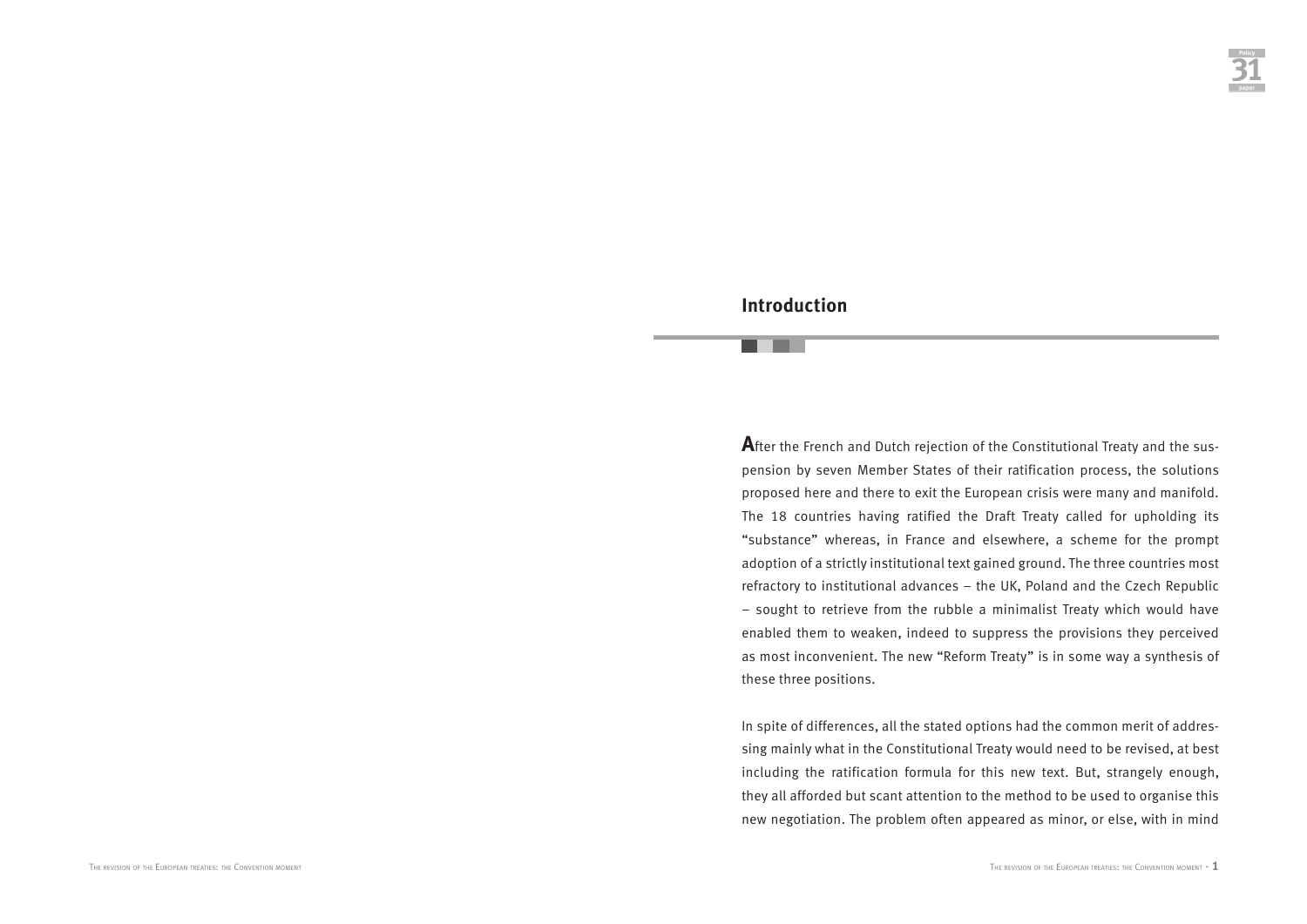the urgent need to find a re-launch solution, it was dismissed on the grounds that the only way forward was through a short Intergovernmental Conference<sup>1</sup> mandated to arrive at a fresh political trade-off. Some mooted the idea of a Convention as a further stage towards a more significant revision of the fundamental texts; this would have the benefit, through the discussion of EU policies, to launch a great debate on what the Europeans really want to do together. Those behind this idea – among which the French Government – soon gave up on it and had little to say about the added value of a Convention or the way they envisage its role and operations.

And yet, the debate on the way to revise European treaties is vital to the future of European integration. Among all the reasons explaining the rejection of the Treaty, the one concerning "public disengagement" with the European Project is one of the very few common strands to the French and Dutch contexts. Now, this "public disenchantment" is in fact a phenomenon which has emerged in the European Union over the last 15 years and which accounts to a great extent for the identity malaise experienced by all EU citizens in today's globalised environment. If remedying this growing gap between the European construction and the citizenry on which it is supposed to rest is deemed paramount, one cannot dispense with probing the ways to associate the citizens to the most fundamental act of this Construction, namely the revision of the texts which frame it.<sup>2</sup>

The Convention approach, with its strengths and weaknesses, has been a crucial step towards a democratisation of the Treaty revision process. If the Reform Treaty is ratified, it will even become the "ordinary" process adopted for any far reaching revision.<sup>3</sup> In a first section, we shall address the basic reasons that incline us to uphold this model and to wish for it to endure. However, the operations of the latest Convention also raised many questions regarding efficiency as well as democracy. It is not possible to advocate the Convention approach without taking into account these criticisms and reservations and without suggesting solutions for its improvement.<sup>4</sup> Those are developed in the second section. It is only in this manner, with a new legitimacy that the Convention will be able to find its place in the European institutional landscape.

<sup>1</sup> Conference of the governments of the Member States convened in order to negotiate amendments to existing treaties.

<sup>2</sup> The measures to take in order to reduce the growing gap between citizens and the European project obviously go well beyond the methodology Treaty revision.

<sup>3</sup> According to Article 48 of the EUT as modified by the Lisbon Treaty, treaties can be modified in accordance with ordinary or simplified revision procedures. The ordinary revision procedure is as follows: the government of any Member State, the European Parliament, or the Commission can submit bills towards the revision of the treaties to the Council. These bills may, inter alia, push for the increase or reduction of competences granted the Union in the treaties. These bills are transmitted by the Council to the European Council and notified to National Parliaments. If the European Council, after consultation with the European Parliament and the Commission, passes by simple majority a decision in favour of the examination of the proposed modification, the President of the European Council calls a Convention made up with representatives from the National Parliaments, the Heads of State or Government of the Member States, the European Parliament and the Commission. The European Central Bank is also consulted in the event of institutional modifications of a monetary nature. The Convention reviews the revision bills and adopts by consensus a recommendation for a Conference of the representatives of the governments of the Member States. The European Council may decide by simple majority, upon approbation by the European Parliament, not to call the Convention when the scale of modification does not require it. In this latter event, the European Council establishes the mandate for a Conference of the representatives of the governments of the Member States.

<sup>4</sup> It should be made clear that the improvement proposals set forth in this text are compatible with the new arrangements for the revision of treaties provided in the Lisbon Treaty.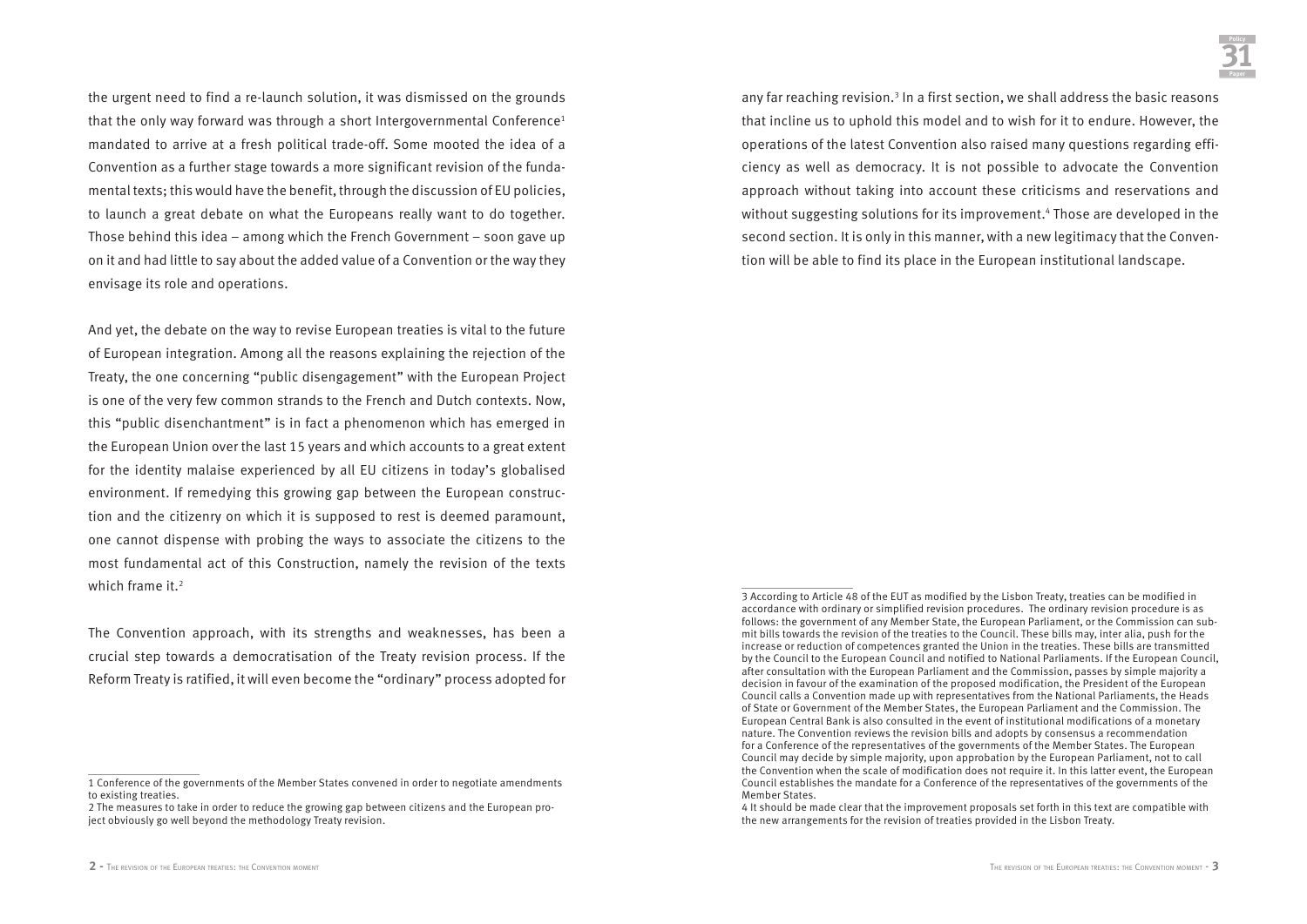### **I - Six arguments towards upholding the Convention Model**

H.

**B**efore looking into the weaknesses of the Convention model, it behoves to recall its assets and the progress it represents for the EU in terms of democracy and efficiency. The virtues of the Convention cannot be stated too often as, through the same device which was seen in operation with regards to the Constitutional Treaty, those who criticise it on the grounds that the system does not go far enough, contribute in effect to preserve the status quo in the shape of Diplomatic Intergovernmental Conferences (IGC). Yet IGC proceedings never fail to show that the system favours those Member States who, in the name of this or that national interest, wield their veto, with scant regard for general European interests. This, over and above holding back the European construction – which some may consider desirable – often results in preventing its democratisation – which is not outwardly the aim of any Eurosceptic. It is also worth recalling that the Heads of Government themselves, at Nice then at Laeken, acknowledged the limitations of the IGC as a means to extract the EU from the institutional deadlock it had got itself into on the eve of the most important enlarge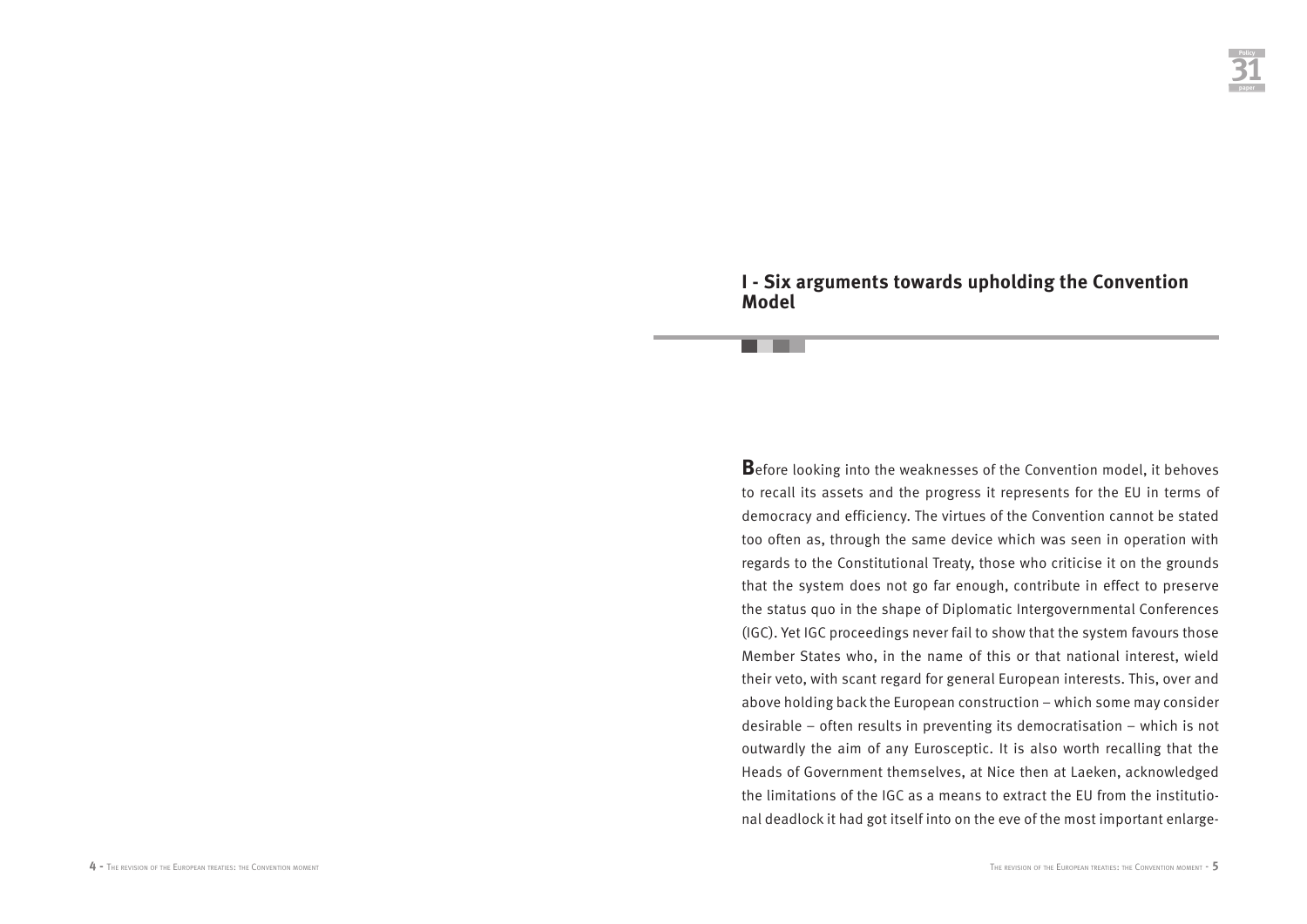ment it had ever known. There is no reason why the Convention should go the way of the Constitutional Treaty which it devised – quite successfully at that.

Even if it should henceforward – provided the Reform Treaty comes into force – become standard for any treaty reform of some importance, its use remains tributary to the Heads of State and Government say-so. Now, they have become aware, on the two occasions when this method has been used, that the Convention caused them to lose some of the control they are used to hold over treaty revision in favour of a system more open to public debate. They are not going to be in a great rush to use it. The Convention approach must therefore be defended for its obvious qualities in order that it becomes gradually a requisite within the European institutional system.

#### **1.1. A historical stage in the European Construction**

Outwardly, the convention on the future of Europe was relatively shortlived, from February 2002 to July 2003, so that it could appear as one of many episodes in the European construction, no doubt interesting but over and done with. But it did not fall from the sky and, in order to understand its importance in the history of European integration, we shall do well to remember where it came from and why. Actually, the reasons of its origins go back a long way. Alain Dauvergne (2004) rightly accounts for its genesis by taking us back some twelve years, somewhere in the mid-nineties. The year 1994 is a turning point; marking the end of the Delors Commission and the European dynamism associated with it, it witnessed the failure of German Christian-Democrats Wolfgang Schäuble and Karl Lamers' proposals for the creation of a "hard core" and the enlargement from 12 to 15 Member States. It ushered in the long probing of reforms needed by Europe and a string of fruitless attempts to reform the institutions.

The Treaty on European Union (Maastricht Treaty), came into force in 1993, already provided for the convocation of an Intergovernmental Conference with a view to revise some of its provisions. The Treaty of Amsterdam, taking force in 1997 after two years of studies and negotiations within an IGC did not achieve a settlement of all the issues pertaining to the workings of the Union. For it left unresolved a number of points going under the name of "Amsterdam leftovers": size and composition of the Commission, weighting of States' vote at the Council and shift from unanimity to qualified majority voting in a number of fields. Thus, ten months only after the coming into force of the new Treaty, a further ICG was called. It was to be short: taking place from February to December 2000, it would be remembered by those who took part in as by those who observed it as the most disappointing in integration history.

In this respect, Nice heralded a real shift. The negotiations slid into horsetrading to a point probably never reached previously. The results wrangled at the dead of night – more for fear of unpreparedness for an unprecedented enlargement than for the sake of a common vision – were almost unanimously considered as inadequate and warped. As they left the European Council in the small hours, the Heads of State and Government themselves expressed their intent to change their working method. Tony Blair's "we can't go on like this", coming from such a champion of intergovernmental decision-making was undoubtedly the most indicative of the general state of mind inside the European Council.

This dissatisfaction actually found its way into a written Declaration "on the future of the Union" annexed to the Treaty and calling for a deeper and wider debate on the future of the European Union, involving National Parliaments and public opinion as a whole, along with the applicant countries. It also provided for the adoption by the Council at its December 2001 Laeken meeting under Belgian Presidency, of a declaration containing "appropriate initiatives for the continuation of this process" which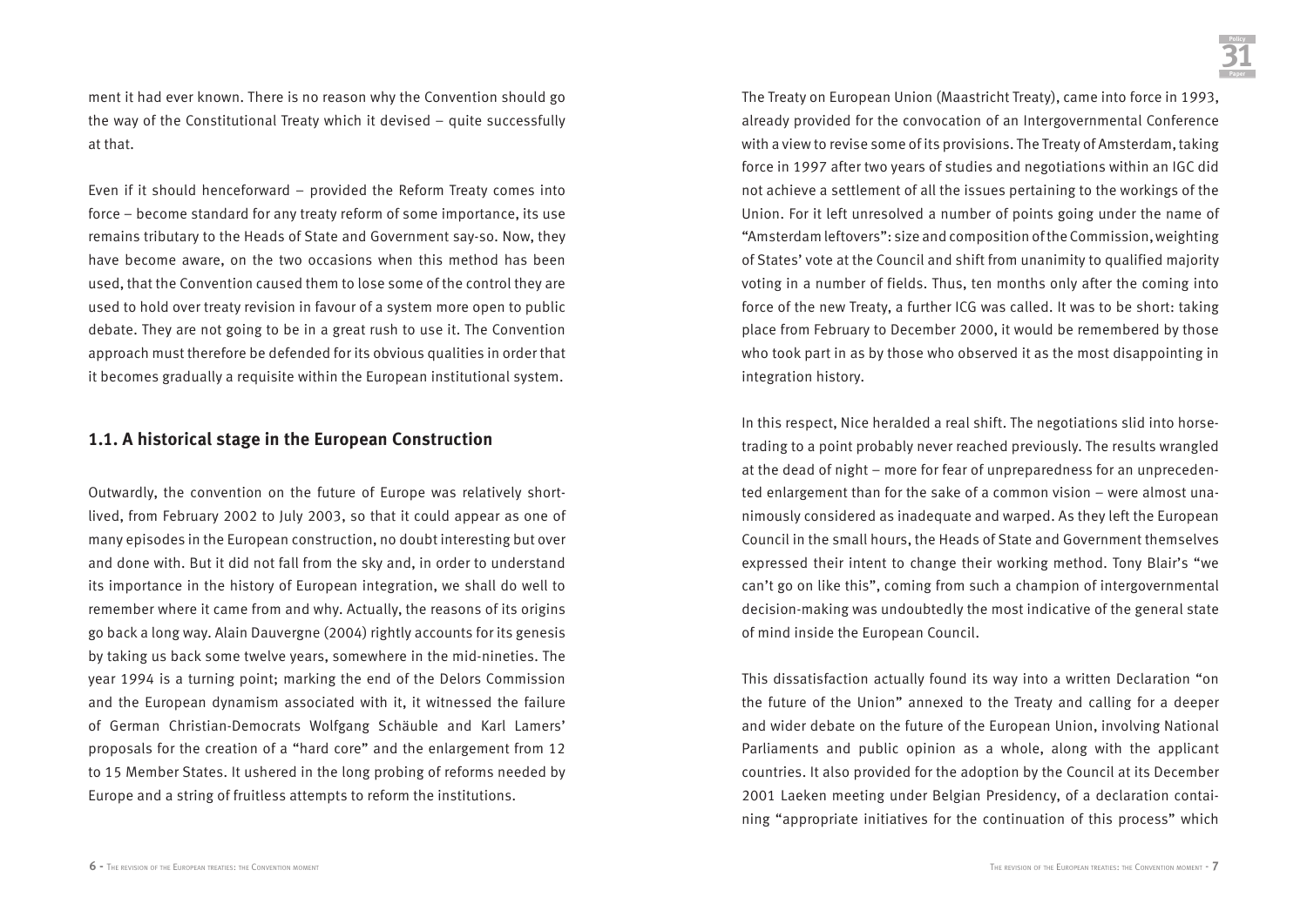should address, inter alia, four issues: a more precise delimitation of powers between the European Union and the Member States; the status of the Charter of Fundamental Rights of the European Union; the simplification of the Treaties and the role of National Parliaments in the European architecture.

However, this resolve to change tack did not stem from the feeling of frustration among IGC participants alone. The nineties also open a new era in the European construction, when the gap gradually grows between the citizens and the European project. It is indeed at the beginning of the nineties that the Eurobarometer surveys begin to show a drop in the support for joining the EU, which had been rising fairly steadily since 1973, peaking at 70% in 1990 to hover today around 50%. One specialist of European public opinion, Bruno Cautrès, identifies the Maastricht Treaty period (1991/92) as a turning point for integration, marking the end of the "permissive consensus" which had hitherto been the hallmark of the relationship between European decision makers and citizens. As Peter Norman (2005) points out, participation to European elections in June 1999 fell for the first time below 50%.

By 2001, this trend had therefore been perceptible for 10 years and started to give cause for concerns. As Jacques Delors emphasises in his preface for Alain Dauvergne (2004): "As the EU intervenes more manifestly in Europeans' life but in more opaque conditions, there are not many citizens in a position to say 'who does what' and 'who controls whom'. For want of fostering the conditions for its democratic support, the EU, no longer an object of soft consensus has become the butt of harsh disputes. In fact, since Maastricht, the ratification of treaty modifications has grown increasingly dicey and the impending expansion to 25 members makes the exercise virtually unthinkable."

In this context, should the Nice Declaration lead to the convocation of a new ICG in 2004, the members of the European Council further accepted the "need to improve and to monitor the democratic legitimacy and transparency of the Union and its institutions, to bring them closer to the citizens of the Member States" That is why the Laeken Declaration on the Future of the European Union, a document of some breadth, adopted on the occasion of the December 2001 European Council provided, "in order to pave the way for the next Intergovernmental Conference as broadly and openly as possible", for the gathering of a Convention "composed of the main parties involved in the debate on the future of the Union".

The Convention object is not unidentified since it had a precedent. Indeed, in June 1999, at the Cologne European Council, the 15 had set up a "body" composed of "representatives of the Heads of State and Government and of the President of the Commission as well as of members of the European Parliament and National Parliaments" to draft the Charter of Fundamental Rights of the European Union. This body would take for itself the name of "convention" and would prove a success since it was to achieve the feat of submitting a text which, short of being included in the Treaties, in deference to British reluctance, would result in an official proclamation in Nice without any Head of State and Government seeking to alter it by an iota.

Beside this impressive achievement, the "Charter" Convention was mostly applauded for its deliberative style and a transparency in sharp contrast with the diplomatic wheeling and dealing and opacity customary to IGCs. In Jacques Delors' words (Dauvergne 2004), « the Convention formula won the day because the issue of the Union's 'democratic deficit' in a climate of 'democratic disillusionment' in most Member States has become crucial". Far from being an accident in the history of integration, the Convention is in reality one of its achievements.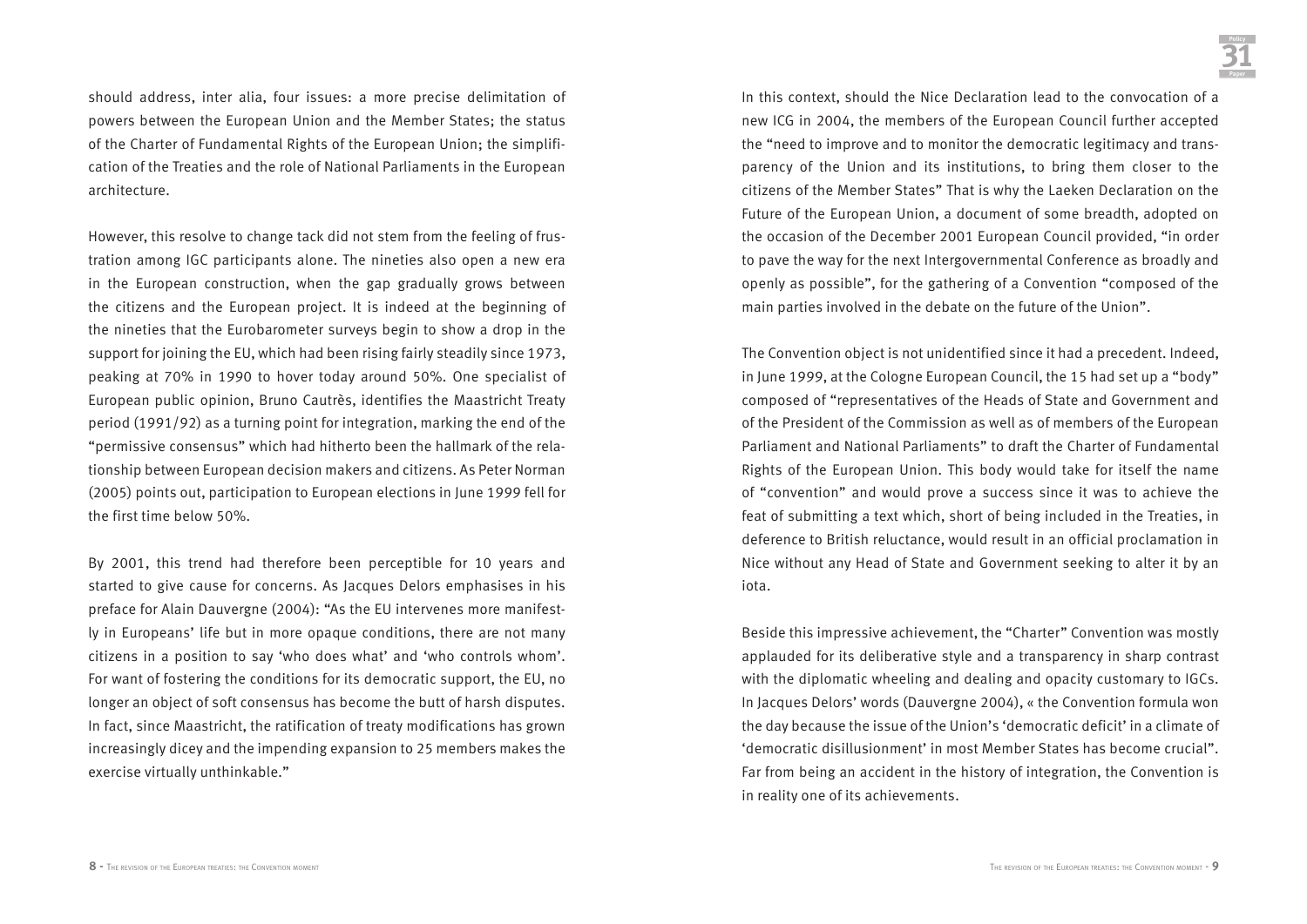#### **1.2. A democratic body, prolifically divided**

Contrary to what some may have claimed during the 2005 referendum campaigns, particularly in France, the Convention on the Future of Europe, which started its proceedings on 28 February 2002 in Brussels was a democratic body. Its composition, reproducing to a great extent the "Charter" Convention, rested essentially on three types of representation, the democratic legitimacy of which can hardly be questioned: national governments representatives (15 of them, that is one per then Member State), MEPs (16) and national MPs (30, that is two per Member State so as to take into account double chamber systems where they occurred).

The European Commission was represented by two Commissioners, Antonio Vitorino (Justice and Home Affairs) and Michel Barnier (institutions et Regional policies). Unlike its forerunner, the Convention on the Future of Europe also included representatives from the applicant countries (amounting to 13 including Turkey): one per government and two per parliament, with a slightly different status since they could not forestall a consensus emerging among Member States. To those were added Chairman Valéry Giscard d'Estaing, and Vice-Chairmen Jean-Luc Dehaene and Giuliano Amato, nominated by the European Council, coming to a total of 105 full members. In practice, however the distinction between those members and their alternates<sup>5</sup> proved academic. Including the 13 observers from the Economic and Social Council, the European social partners and the Committee of the Regions, the convention assembly numbered 220 people.

By its make-up, the Convention proved a novel, groundbreaking model, as compared with Intergovernmental Conferences' current practice. For the latter operate on the basis of diplomatic transactions between sovereign States, thus requiring unanimous decisions, and it is made up strictly 5 The President and Vice-Presidents did not have alternates.

from national governments representatives. The Convention was open to members of parliament, hailing – in an interesting innovation – both from the institution representing the citizens at European level and from the national legislative assemblies. It established a deliberative mode of decision making by consensus, generating much more fertile and varied cleavages and alliances than a classical IGC.

Indeed, conflicts between national interests were overlapped by at least two other types of cleavage: along "components" lines (government representatives, MEPs, national MPs) in the Convention and along party political lines (that is, for European parties, the European People's Party, the Socialist Group, the Alliance of Liberals and Democrats for Europe, the Green etc.). Furthermore, national delegations were comprised of representatives from the governing majority as well as from the opposition. Before plenary sessions, Conventionals met both by institutional component and by political affiliation. Taking their seat by alphabetical order rather than aligning from the outset on one of the three cleavages, the convention opened up the range of possible alliances; this turned the zero sum game Intergovernmental Conference negotiations are often reduced to into variable geometry debates, the intertwining of which often proved extremely fertile.

As Florence Deloche-Gaudez (2007) stresses, «the break-through brought about by the Convention was not so much down to the nature of the cleavages (be they institutional, national or political) than to their coexistence and overlap". The complexity of those cleavages no doubt made the Praesidium's task more difficult but it is also to a large extent thanks to their richness that it was possible to reach beyond the limitations of diplomatic negotiation. "Strong in their association to several types of groups (countries, parties, institutions), members could 'change hat' to support such and such position and increase the support it enjoyed" (Deloche-Gaudez 2007). Notably, as will be shown, the Convention made possible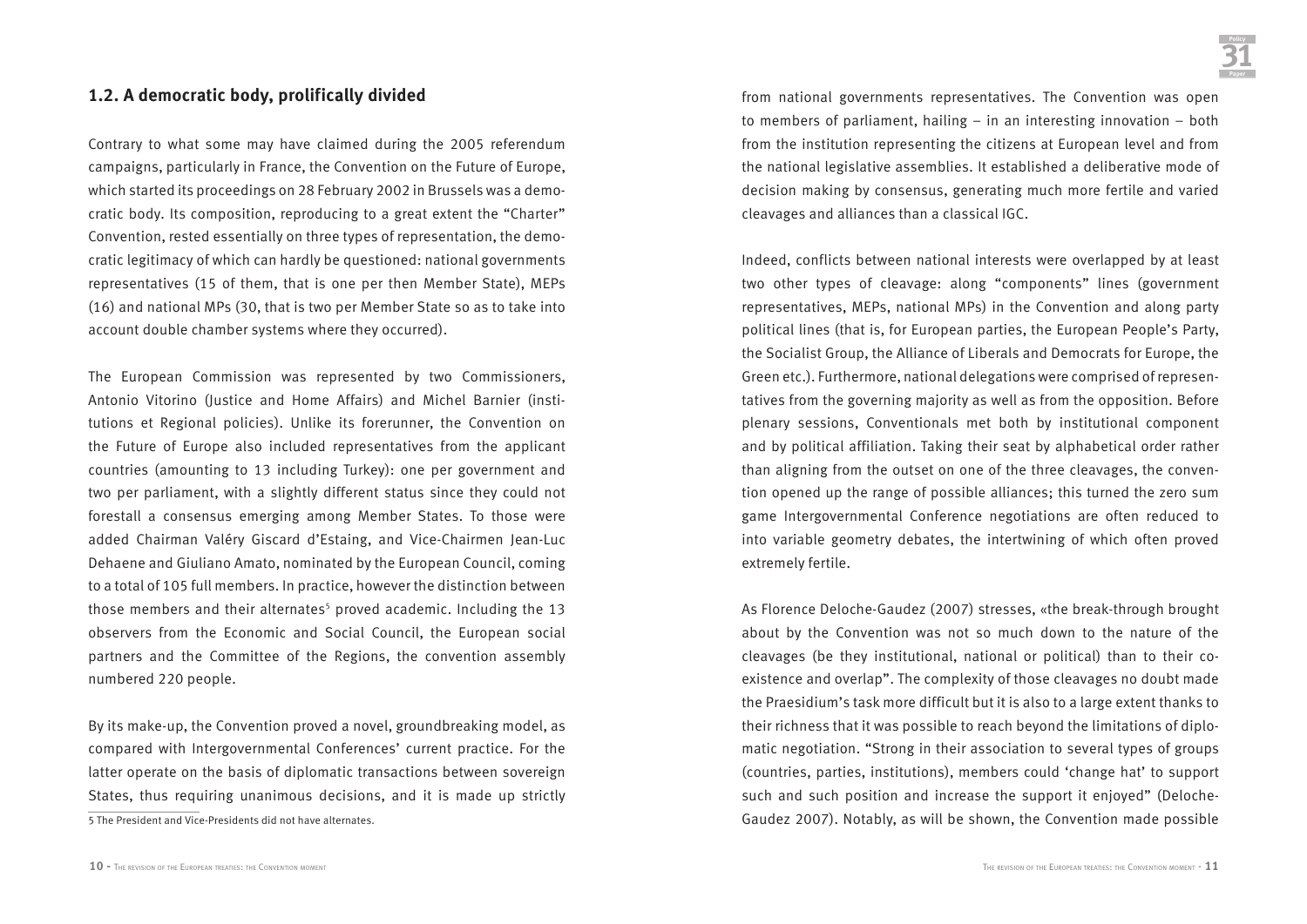a settlement on institutional matters in contention for over ten years, such as the voting system and the weighting of votes at the Council.

Many observed, for instance, Peter Hain's change of attitude; the British government's representative, when he saw that a strictly national strategy was wearing thin, tried hard to form different types of coalition. The arrival en route of such political heavy weights as the French or German Foreign Minister may have looked like attempts to steer the debates along more intergovernmental lines. But it no less signalled the Member States' realisation that public deliberation within the Convention was likely to be more effective that 10 years of diplomatic conferences and that they had better "ioin in".

#### **1.3. A model founded in the Union's double legitimacy**

For all its innovative fibre, the Convention was sometimes criticised because of its hybrid nature, halfway between an IGC and a Constituent Assembly. Many would argue that the latter model, that of an Assembly composed exclusively of parliamentarians elected for this express purpose, is the only one acceptable to conceive a revision of the Treaties that remained totally legitimate at a democratic level and liable to lead to the adoption of a European Constitution. Yet this is a debatable point if the object is not only to remain pragmatic but also to stay true to the nature of the EU system.

The debate on the suitability of a Constituent Assembly is not new. The most orthodox federalists have often called for the adoption of a European Constitution via a genuine Constituent Assembly. Altiero Spinelli, a doughty opponent of fascism and European parliamentarian was one of its greatest exponents throughout his political career. As early as the fifties, following France's rejection of the EDC Treaty, the European federalist movement proposed, under Spinelli's aegis, to turn directly to the citizens with a view to call a European Constituent Assembly. As soon as the European Parliament was elected directly, in 1979, Spinelli started the fight to turn the European Parliament into a Constituent Assembly. In 1984, he succeeded in having a draft treaty for the European Union adopted; it did not come to fruition but it undoubtedly contributed to the considerations towards an institutional re-launch. The idea of a Constituent Assembly regularly crops up when a democratic approach to the review of the fundamental treaties is being debated.

Yet, there is no escaping the fact that for all its allure, the Constituent Assembly project has never taken off. The Convention, meanwhile, has chalked up two achievements and its hybrid nature has been a key to its success. The European Union's legitimacy is twofold, founded in the citizens' and the States' consent. The Convention draws its strength from the fact that it accounts, all in all quite even-handedly, for this double legitimacy, combining as it does representation from national and European parliaments with that from governments. Excluding the latter from the process would be tantamount to disregarding the nature of the EU's political system as it was first conceived and as it will continue to develop towards what Jacques Delors called a "Federation of Nation States".

Besides, for as long as the EU founding texts come in the shape of treaties, they will have to be approved by the Member States via an Intergovernmental Conference and mere pragmatism induces us to reckon that this state of affairs is there to stay. An IGC will therefore have to take place to enact the Convention's transactions and it would seem more constructive, under the circumstances, and more interesting, to associate representatives from the governments to the Convention's debates. They may, in that way, not only feel more bound by them but also be both convinced and constrained by the deliberation process described above.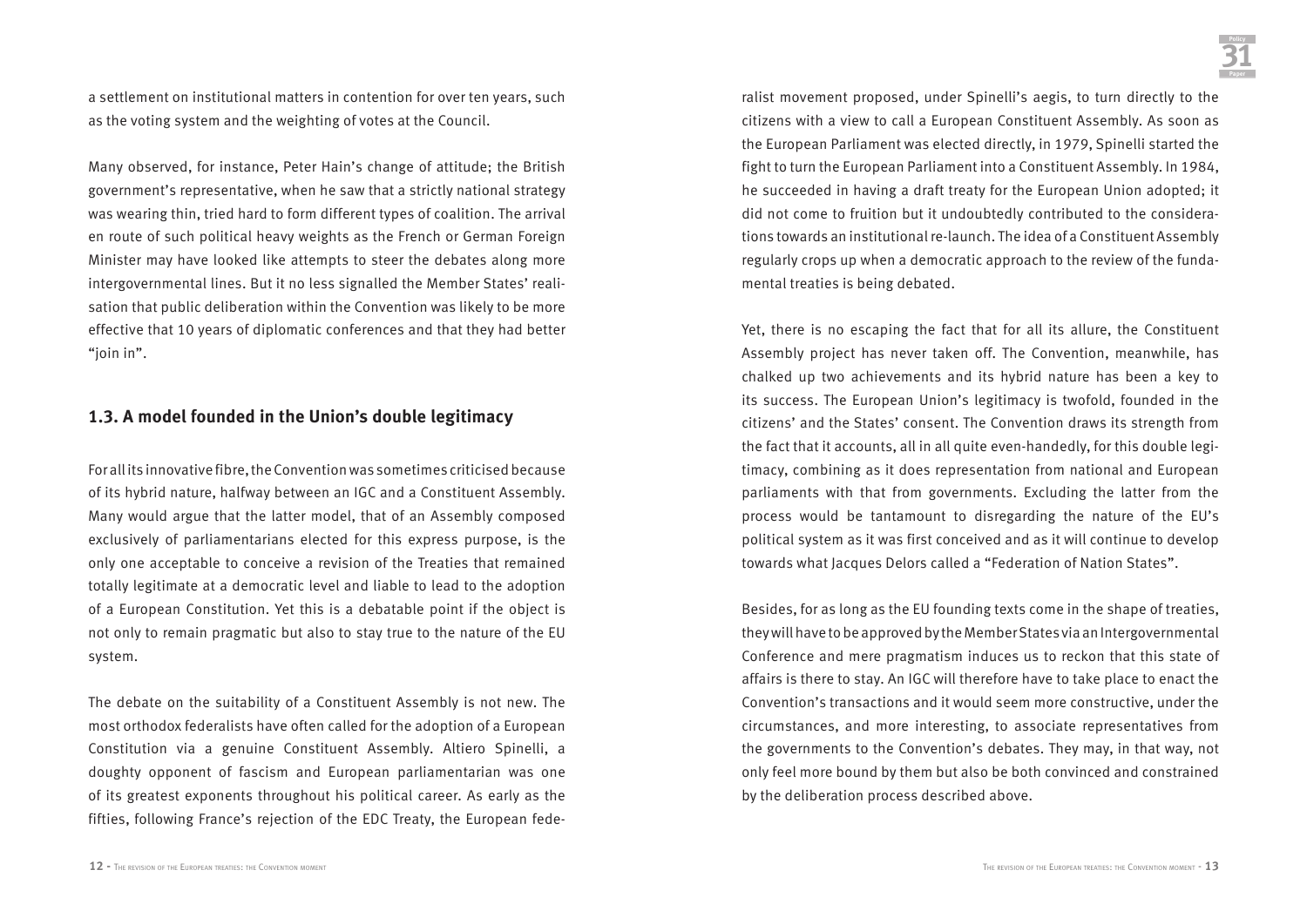#### **1.4. Consensus or the veto in question**

Decision making by consensus became pre-requisite to the Convention for two reasons: first as a legacy from the Charter Convention which, as F. Deloche-Gaudez (2007) reminds us, began its proceedings with a few votes but concluded that they were unworkable (translation problems, confusion as to what the vote was about, divergent results etc.) and turned to consensus dynamics instead. The second reason is linked to the relative disparity between convention components: with members representing the governments being in the smallest, it would have been difficult to come up with a voting system wholly excluding Member State's weighted votes (vote weighting being systematic at the Council). Meanwhile, the Laeken Declaration invoked consensus in two provisions: that candidate countries could not stall a "consensus" emerging between Member States for one and that the Convention produced a final document to be drafted either as a range of options or of recommendations "in the event of a consensus" for the other.

In the first as in the second Convention, this consensus working model was in fact rather hazy. President Giscard d'Estaing simply made it clear that he wished to "allow for the Convention to ripen" rather than resort to the vote. There were calls for the retention of the vote option, if only for indicative purposes but they went unheeded. It is generally accepted that consensus consolidates somewhere between majority and unanimity and closer to the latter. It is, so to speak, the absence of apparent dissent. It is patently clear that consensus is not unanimity and, on that count, the Convention was as distinct as could be from an IGC.

Consensus decision making is not without its own weaknesses and we shall return to them but it does have the crucial advantage of calling into question a Member State's absolute right of veto which makes classical Intergovernmental negotiation sterile and which unfailingly gives the

upper hand to the country threatening to use this right. In both Convention outings, the consensus rule made it possible to achieve a result leaving a weak opposition behind. In the case of the Convention on the Future of Europe, only one "minority report" was adopted by eight Eurosceptic members (four full members and four alternates) complaining of the poor representation of their movement.

#### **1.5. Opening up to civil society and debates transparency**

Therein undoubtedly rests the major argument in favour of the convention approach to the revision of European treaties. Even if a degree of intergovernmental dynamics is prerequisite in a system based on the international treaty instrument, the opacity which appears inherent to diplomatic negotiations becomes more and more questionable. An IGC meets behind closed doors whether at the technical or political stage and the information trickling through via the media focuses on the power games and the minutiae of national interests without the benefit of any overview.

The great asset of the Convention is not only the opening of its debates to the public but also its efforts to take into account, via a range of mechanisms, the positions of civil society. The activities of the Convention started with a long listening phase, indeed, some thought, too long. One of the Vice-Chairmen, Jean-Luc Dehaene had the task of dialoguing with civil society specified in his brief. Besides the setting up of an online forum where it was possible to leave a written contribution, two more "formal" consultations were organised: a hearing of civil society organisations in June 2002 and a "youth" Convention in July 2002. By and large, with all Convention documents being accessible, it was easier for debate participants to react through making contact, be it informal, with any number of Convention delegates.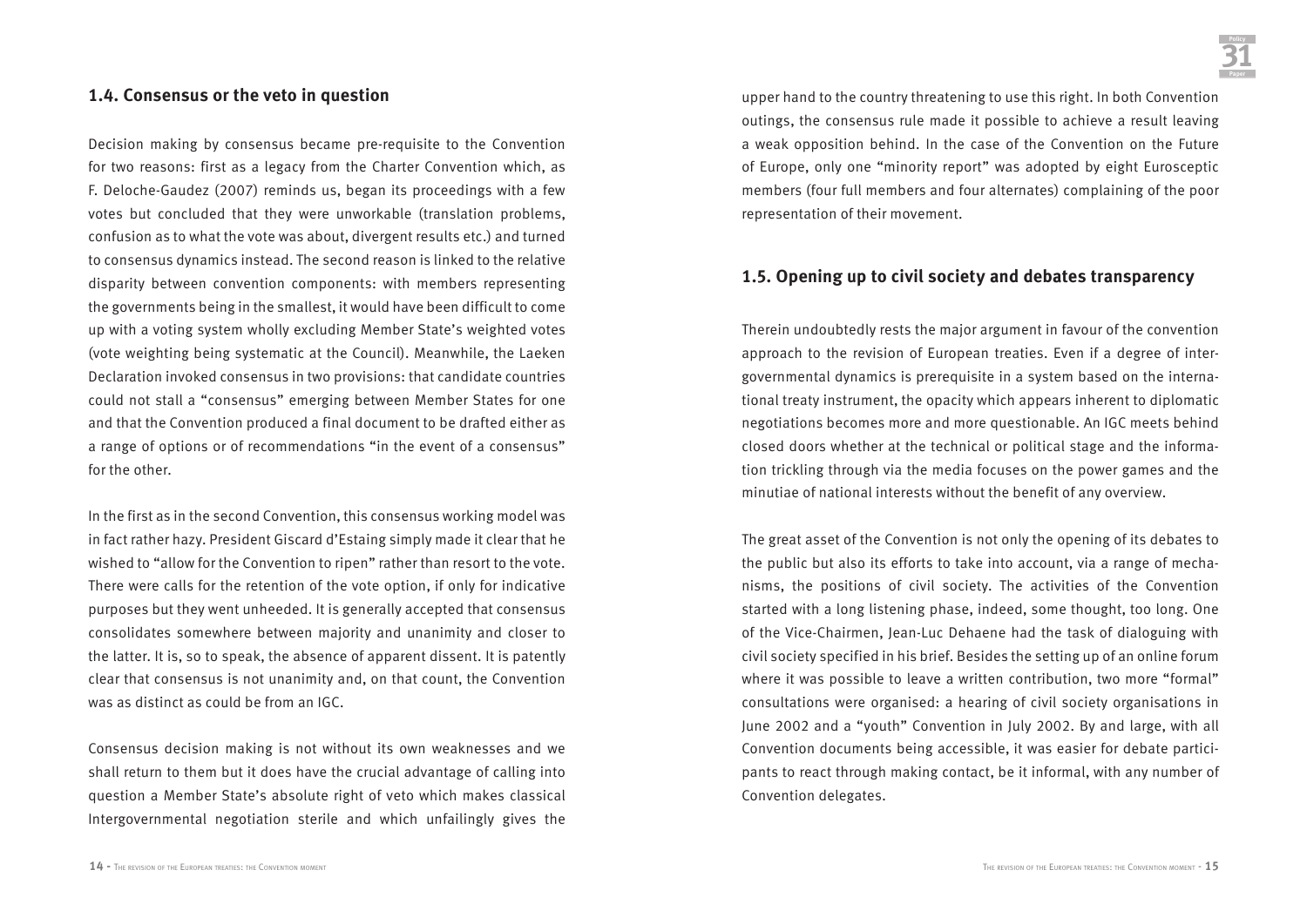This hearing of civil society caused frustration in both quarters and we shall take another look at how to turn this hearing into a genuine exchange. Neither was the Convention's visibility to the public at large sufficient. But still, the qualitative leap brought about by the Convention in terms of openness and transparency by comparison with IGC is enormous. Among the factors increasingly driving apart citizens and European construction, the sense that the decision making process is opaque and the lack of democratic vectors towards influencing it appear to play a major role. So that the exposure given the deliberations affecting the revision of the EU's founding texts is no luxury, it corresponds to a vital necessity for the future of the European project.

#### **1.6. Achieving results**

This may not appear as the most obvious point in favour of the Convention approach. Yet, under closer scrutiny, the effectiveness of conventions is superior to that of the IGCs that came before or after them. As we pointed out earlier, the European Council had been trying over some twelve years, from one IGC to the next, to solve a number of equations fundamental to the future of a Union whose number of Member States was about to double. The question of institutional balance – between old and new Member States, between small and large countries, between federalists and intergovernmentalists – had come to seem devoid of any solution.

Part 1 of the Constitutional Treaty was not perfect but it had the merit to propose a cogent compromise to these institutional issues. This compromise has incidentally been subsumed, for the best part in the Reform Treaty. Advances which had hitherto appeared unlikely, such as the suppression of the treaties' three pillars structure, the granting of juridical personality to the Union or even the reduction of the size of the Commission can be quoted as examples of the Convention's ability do deliver. Conventionals freely admit that Part 3 of the Constitutional Treaty on EU policies left something to be desired but it should be remembered that the Convention mark II had asked the European Council for a time extension that was denied. It is not unreasonable to suppose that, granted the extra time, the Convention would have put it to as good a use as it had in the first part of the text.

But the most telling criterion to judge of the Convention's work efficiency lies with the IGC's response to its conclusions. The two IGCs that followed Conventions took the latter's proceedings into account in a most remarkable way since the Charter of Fundamental Rights was adopted "as is" by the European Council; the same who went on to uphold almost 90% of the Constitution text (in the Constitutional Treaty but also, albeit to a lesser extent in the Lisbon Treaty). In so doing, the Council was not only acknowledging the quality of the work completed, it also deemed it unnecessary to revisit a number of debates during which it had been possible for all feelings – including national - to be felt.

Whereas the Convention had originally been intended as a mere preparatory body to aid the IGC' work, just as a panel of experts might have done, the relationship between the two bodies was actually reversed. The import of the Convention's activities, because of its greater democratic legitimacy and because of the public nature of its deliberations and outcomes, prevailed over the IGC whose room for manoeuvre probably ended up tighter than the Heads of State and Government had anticipated on the day they somehow confirmed the model in Laeken.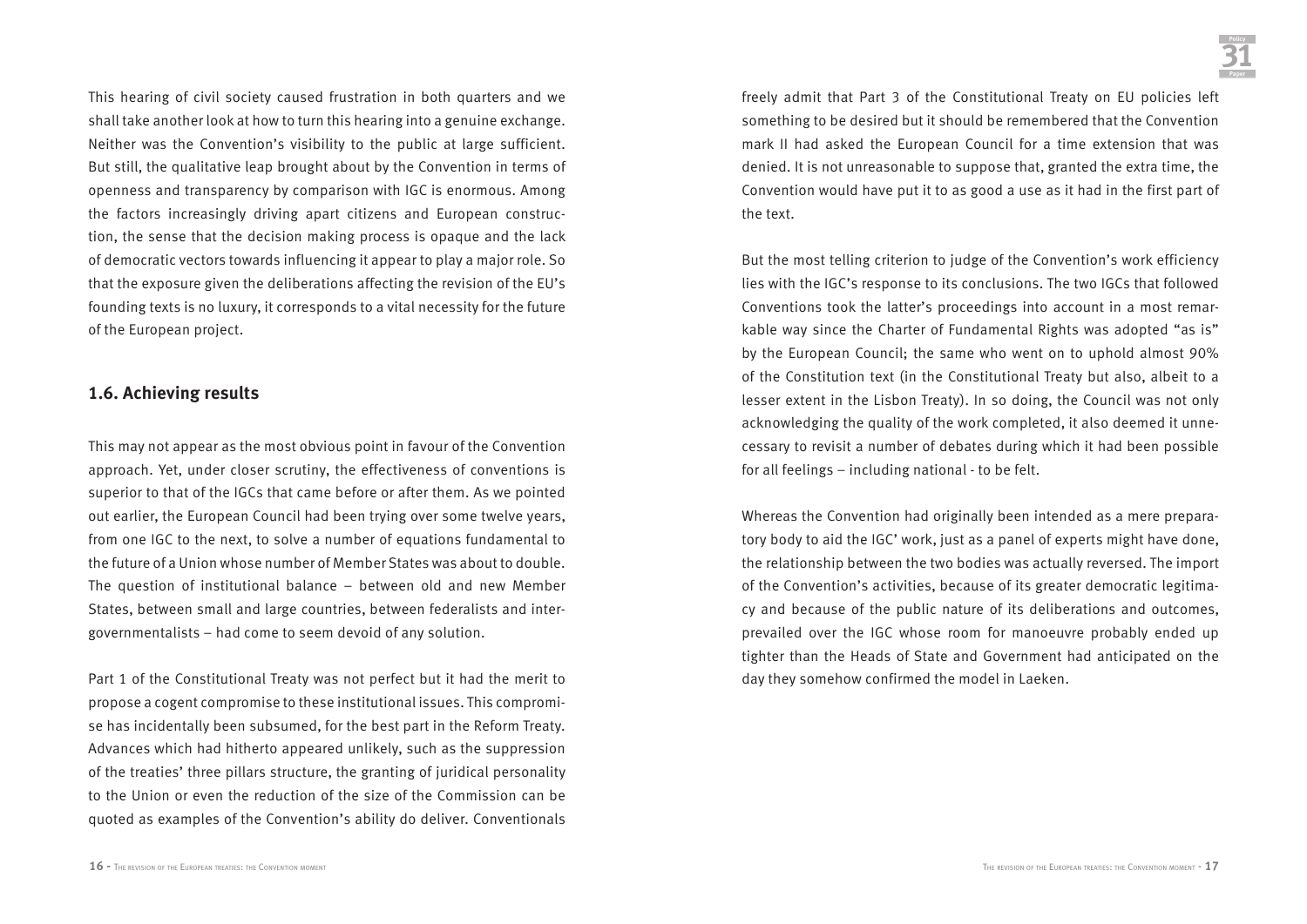# **II - Six proposals to reform the Convention**

an an a

**T**he supposedly undemocratic nature of the Convention' activities and its lack of transparency were one of the points brought up by the "No" camp and which was aired at length in the civic debates of the countries which had a referendum on the Constitutional Treaty, particularly in France. Given the arguments developed above, this analysis rather points to the disingenuousness of a number of nonistes. Yet sweepingly to dismiss these views would be counterproductive. Besides, more considered criticisms were expressed by stakeholders in the process and by observers. The Convention was only on its second outing and withal under a mandate very different from the Convention's Charter. It is therefore normal to take stock of its operation both on counts of democracy and efficiency and to look into means to improve it.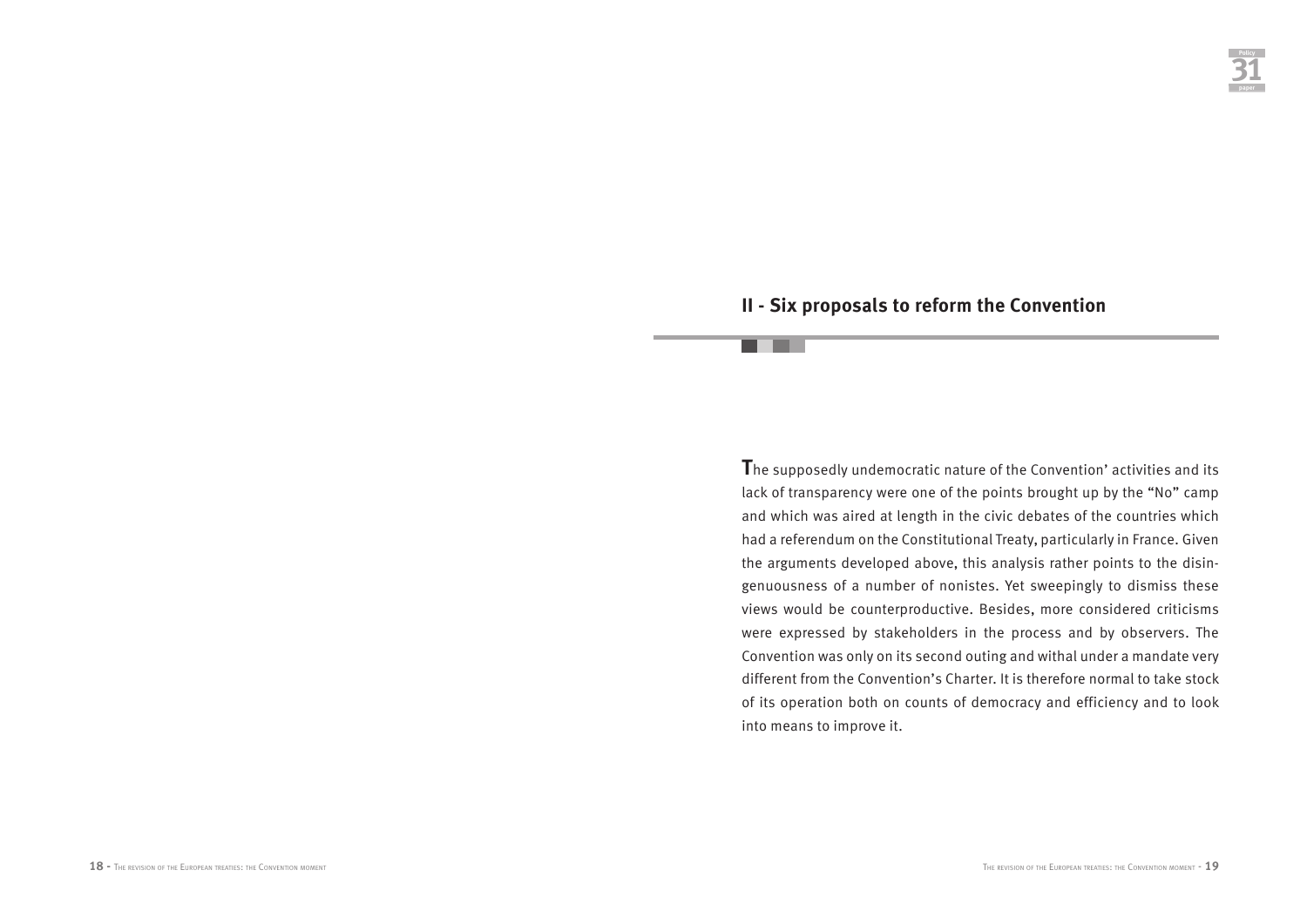### **2.1. A more "representative" and transparent composition**

The composition of the Convention is undoubtedly one of the major issues at stake for the model's future as it plays a key role in the perception of its nature as democratic or otherwise. As was stressed above, the democratic legitimacy of those participating in the Conventions was unquestionable since they all owed it – more or less directly –to popular vote. It remains that they had not been elected for the specific purpose of recasting the treaties in force.

As was also said earlier, the mix between representatives from Member States governments and MPs is essential in order to account for the double legitimacy of the Union and to ease the interface between Convention and IGC, indeed, in due course to envisage that the former supplant the latter. This is why, also taking into account the practical difficulties of such an exercise, the election of an assembly for the sole purpose of revising the treaties is not, in our view the solution to this problem. If the representation of Convention mark II (national and Euro MPs, representatives of the Governments and the Commission) is to be preserved, how then can its "representative" value be reinforced with the citizenry?

A dedicated election is hard to contemplate. It is nevertheless possible to come up with three procedures for components appointments offering greater transparency. First, the election of the European Parliament offers the opportunity to turn the eventuality of a Convention into a proper campaigning issue: candidates would have to explain what reforms they would fight for as a matter of priority should a Convention on the future of the Union be called. Secondly, there should be a provision enabling a State to organise the election of representatives from the national parliament, for instance alongside other national regional or local elections, in order to avoid the cost of an election to that sole end. Whatever the case, should national MPs be chosen by their peers, their appointment should be conducted with the utmost transparency by means of a debate in Parliament, open to the public and broadcasted on a television channel. As for the appointment of government representatives, it should also be made publicly, with the Head of State or Government accounting for his/ her decision in Parliament and in the media.

When it comes to the overall number of Convention Members, keeping the number to around 200 seems acceptable. Meanwhile, the rather artificial distinction between full members and alternates could be suppressed. The allocation of seats by alphabetical order rather than along of existing cleavages (by component, party or country) also seems worth holding on to for this formula is the only one which leaves the door open to every possible type of alliance. Two aspects of the composition of Convention II are however in need of improvement. First an effort must be made to ensure a better female representation. Only 40 Members, or 1/5 of Convention II, were women.

Finally (for the second aspect), the Commission representation, gone from one to two people between Convention I and Convention II remains inadequate. The Commission's lack of clout within the Convention on the Future of Europe was to a great extent due to the muddle resulting from the "Penelope" project. The latter, which happens to be a first rate document, had been commissioned by President Prodi to a group of civil servants. It was intended as the Commission's proposal for a constitutional text but the Commissioners delegated to the Convention had no knowledge of it. This regrettable episode not withstanding, it would be sensible to consider reinforcing the role of the Commission beyond its two Commissionermembers, for instance by granting all Commissioners observer status, ensuring that Commissioners attend working groups relevant to them and by setting up hearings for some of them in plenary sessions.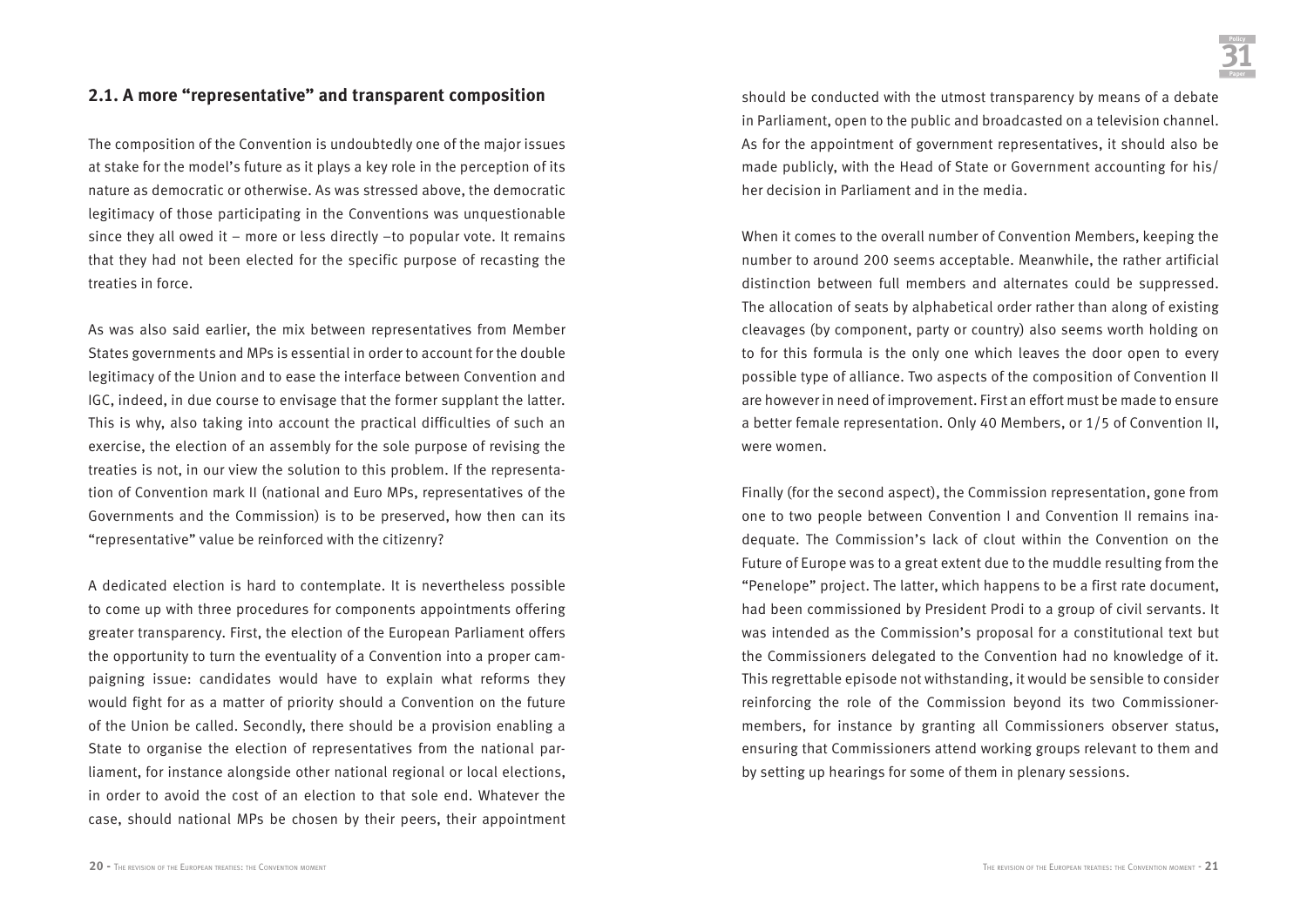#### **2.2. A more legitimate Praesidium, more open to dialogue**

The Convention on the Future of Europe was chaired by Valéry Giscard d'Estaing, former President of the French Republic, assisted by two Vice-Chairmen, one-time Prime Ministers Jean-Luc Dehaene of Belgium, and Giuliano Amato of Italy. This triumvirate was nominated by the Laeken European Council in December 2001. The Heads of State and Government also agreed at Laeken on the composition of the Praesidium that is the core group assisting the above mentioned triumvirate and responsible for organising the Convention's activities. Nine Convention Members, chosen by each component were added to make up the Praesidium, namely three representatives of the Governments running the Presidency during the Convention's tenure, two national MPs, two Euro MPs and two members of the Commission. One of the Convention's first decisions was to add to these 12 a representative of the applicant countries: they nominated Slovenia's A. Peterle. The Praesidium was comprised of 13 people all told.

All the analyses show that this outfit, which had first sight of the whole documentation produced by the Secretariat before any of it were passed to the Convention, played a major part in the Convention's operation and this in spite of some internal tensions that may have surfaced with time. However, its composition and modus operandi had been rather perfunctorily thought through and both were the butt of much criticism during and after the Convention' activities, not all of it unjustified.

Before considering a few suggestions to address these criticisms, the essential function held by the Convention Secretariat ran by former UK Permanent Representative to the European Union, Sir John Kerr must get a mention. Made up with 15 drafters drawn from the European institutions or national diplomatic services working full time throughout the Convention's activities, it conducted the fundamental business of drafting proposals to be submitted to the Convention's deliberations and selecting the

amendments tabled by Members. Fairly balanced and highly competent, the Secretariat hardly needs changing either its composition or modus operandi but for a closer collaboration with the European Commission.

As against that, the Praesidium of a future Convention could do with more significant modifications aimed at reaching a correct balance between the general course set by the European Council and the Convention's autonomy on the one hand and on the other, greater transparency and efficiency in its work. By stating the names of the personalities intended to make up the driving triumvirate and fixing the categories and number of Members required to form the Praesidium, the European Council set this body pretty constraining parameters. The convention was allowed some room for manoeuvre as shown by the adjunction of a thirteenth member but it could probably do with more in order to ensure the praesidium's better representativity hence greater legitimacy. Convention members do need to identify with the Praesidium.

It is proposed to maintain a triumvirate of one chairman and two Vice-Chairmen, though no longer imposed but proposed by the European Council to the Convention to whom it will fall to approve that team or not. The Convention's components would then have the task to appoint to the Praesidium their "representatives" thereafter responsible to keep – within reason to ensure the efficiency of the Praesidium's work – the members of their component informed of the evolution of the discussions within the Praesidium. The idea would be to provide for two members by component, including those representing the governments, who could be taken from the country holding the Presidency and the one next in line.<sup>6</sup>

<sup>6</sup> Even if it came to a rotation of the government's representatives should the Convention term outlast two Presidencies of the Council.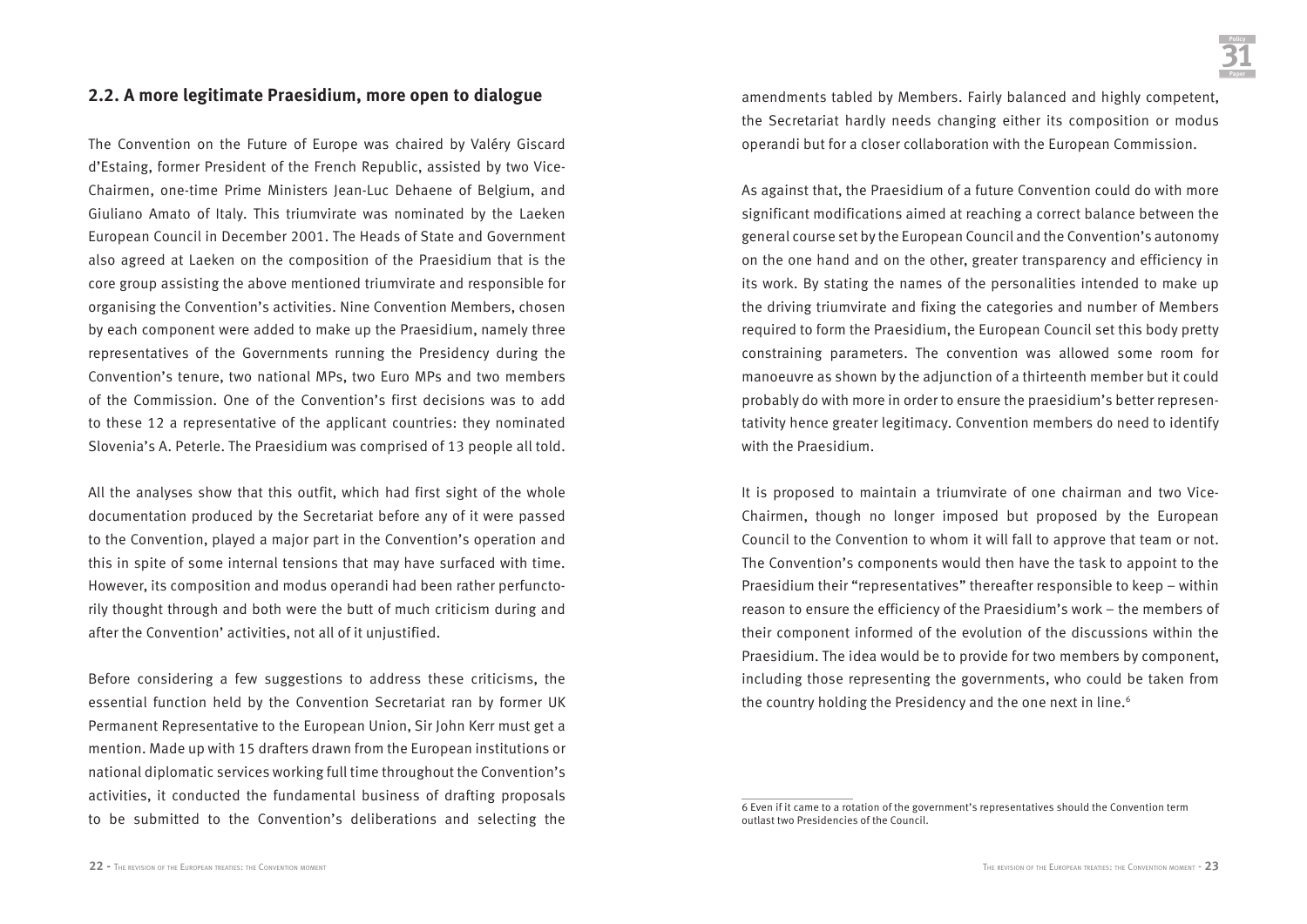The presence of three government representatives within the Praesidium does not appear necessary. With the three leading members appointed by the Council, the weight of the governments within the Praesidium is already preponderant. Component representatives' mandate could be renewed half way through, which would give members of the convention the opportunity to express their displeasure if Praesidium members neglected their reporting duties. The option should be there for one of the members to represent candidate states, as was the case in Convention II, but only in comparable situations, that is when the accession of the states concerned were imminent. Given two Commission representatives, two government representatives, a chairing team of three as before and two representatives for the European and National Parliaments components, that would bring the Praesidium membership to 10 (possibly 11 with a member from applicant countries).

Among the Preasidium's jobs that gave it undoubted power over the Convention was the setting up of working groups. The lengthy discussion surrounding the creation of a working group on social questions, originally rejected by the Chairman, is a case in point. Hence the need to nurture sound links between Praesidium Members and their component in order for the latter's wishes to be duly taken into account. Working groups can also be an opportunity for the Commission to reinforce its influence through the provision, say, for a Commissioner or a Commission senior official competent in the field addressed by a group to join it.

#### **2.3. A mandate and schedule fixed by Wise Men**

If there is one issue that strikes right at the core of a more effectively and democratically run Convention, it is the outlining of its working mandate. given the task to draft a Charter of Fundamental Rights, the first Convention had a relatively circumscribed mandate: it was to codify the whole array of existing rights in a single text, the status of which – political or legally binding – would be fixed by the European Council. The Mandate of the Convention for the Future of Europe was broader and more open-ended, even though it had singled out four main themes: the allocation and definition of EU competences, the simplification of the European Union's instruments, more democracy, transparency and efficiency within the EU and the simplification and reorganisation of the treaties. The Convention observed this mandate but fairly substantially upped its ambitions since, from the outset, the Chairman proposed to aim for a single text (rather than, as had been provided in one of the two options put forward by the Council, for a range of options) and for this text to be a Constitution.7

As the European Union is founded in treaties between Member States, it is not unreasonable for the European Council to work out an outline of the mandate assigned to the Convention. Equally, it is no less fitting for the Convention to be able to enjoy a degree of autonomy towards the initial mandate. There are however two snags to steer clear of. The fact that its mandate is somehow "imposed" on it by the European Council may present the Convention with the temptation to break free. If the manner of its answer is not in tune with the collective will of the Member States it may find itself on a path strewn with difficulties. Without getting into the debate over the real nature of the Constitutional Treaty, it is an averred fact that the name of "Constitution" which the Convention chose to give the text resulting from its proceedings caused unease in several countries, be it in the United Kingdom, which does not have a written constitution in its own right or in France where the no-sayers warned against the so-called "constitutionalisation" of neo-liberal policies.

<sup>7</sup> Even if the Laeken Declaration tentatively mentioned the prospect of the adoption *in due course* of a Constitution, the Convention clearly expanded the field of its mandate.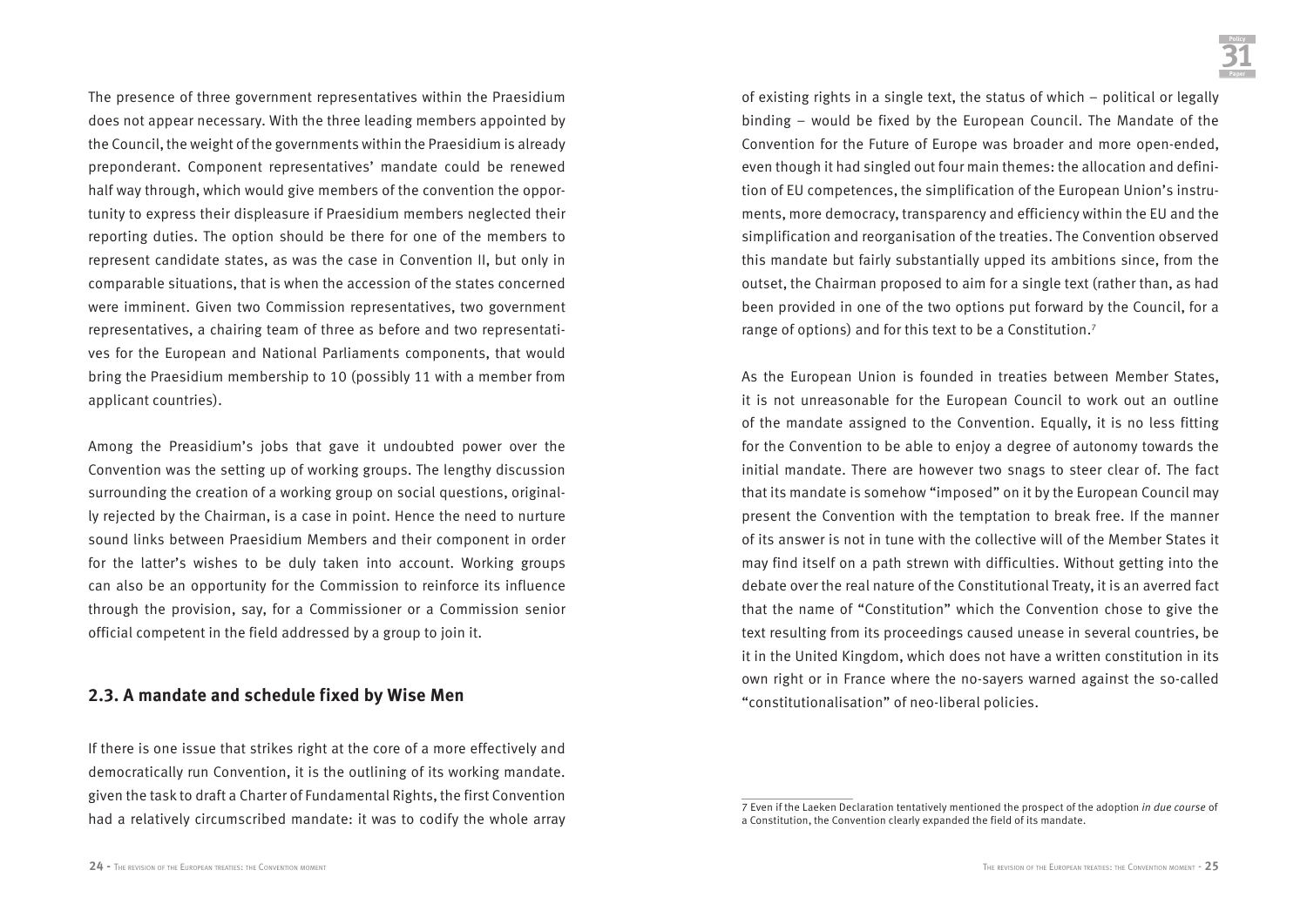The second – highly significant – snag to eschew regards the citizens' feeling that they were not given a voice on what should have been a democratic body's mandate to rethink the contents of the founding Treaties. For the Convention will only be fully legitimate in the eyes of the citizens if they are given the sense that they have an influence not only on the appointment of those who will represent them but also on the subjects they are meant to debate. These two requirements – avoiding a counterproductive show down with the European Council and giving the citizenry the feeling that it has a stake in the definition of the mandate – could give rise to a preliminary phase before the Convention begins its work. The European Council could ask a group of Wise Men to ponder, on the basis of a broad outline, what should be the mandate of the next Convention. The period of reflection opening with the sittings of this group could be the opportunity to set up citizens' consultation mechanisms, the outcome of which could be passed on to the panel. This proposal will be enlarged upon in the section on civic dialogue.

Besides defining the mandate, the panel of experts would also be responsible for fixing the work schedule of the Convention as the time factor proved crucial to the running and the success of the Convention experiment. For instance, many Convention Members blamed the Praesidium for the too short period allocated to deliberation as compared to the listening phase. But above all one reason for the failure of ratifications, and particularly so in France, had to do with the timeframe. For the European Council had given the Convention a year to reach a final outcome. When the Convention expressed the wish to extend its activities in order to go further in rewriting the third part of the text on policies, the European Council denied it this extension on the basis that the recasting of the third part did not form part of the Convention's mandate.

Now everybody knows today how much Part III of the Constitutional Treaty – even though it mostly restated provisions which, for some of them, had existed ever since the Treaty of Rome – weighed in favour of the rejection of the text, particularly in France where the No-sayers claimed that it cast in stone the neo-liberalism inherent to EU policies. Again, in order to avoid this tension between the Council and the Convention, it would probably be worth entrusting the evaluation of a proper timescale for Convention sittings to an instance that would not allow it room for brinkmanship but seek to ensure both the efficiency of the operation and its accessibility for the public at large. It would then be on the basis of these mandate and schedule proposals that the European Council would decide to call on a Convention.

#### **2.4. An effective and even-handed consensual deliberative model**

From the moment the Convention composition is kept similar to the one in Convention II, consensual decision-making becomes mandatory as a general rule. Systematic voting would imply taking into account the Member States' demographic weight in a more formal manner. As was explained above, consensus is not the same as unanimity. It supposes the support of a large, apparent majority of the participants. Two adjustments seem, however, the necessary counterpart to upholding the consensus rule.

First of all, the consensus rule can easily lead to an imbalance between Convention delegates and between components. Power of persuasion becomes a key issue, which is linked to speaking time and the way it is used. The President has the upper hand since he is the person who will declare a consensus reached or otherwise. This ascendancy is natural enough – it goes with a chair's purview – but it must be set within as collegial as possible an exercise of the Praesidium. In the case when the consensus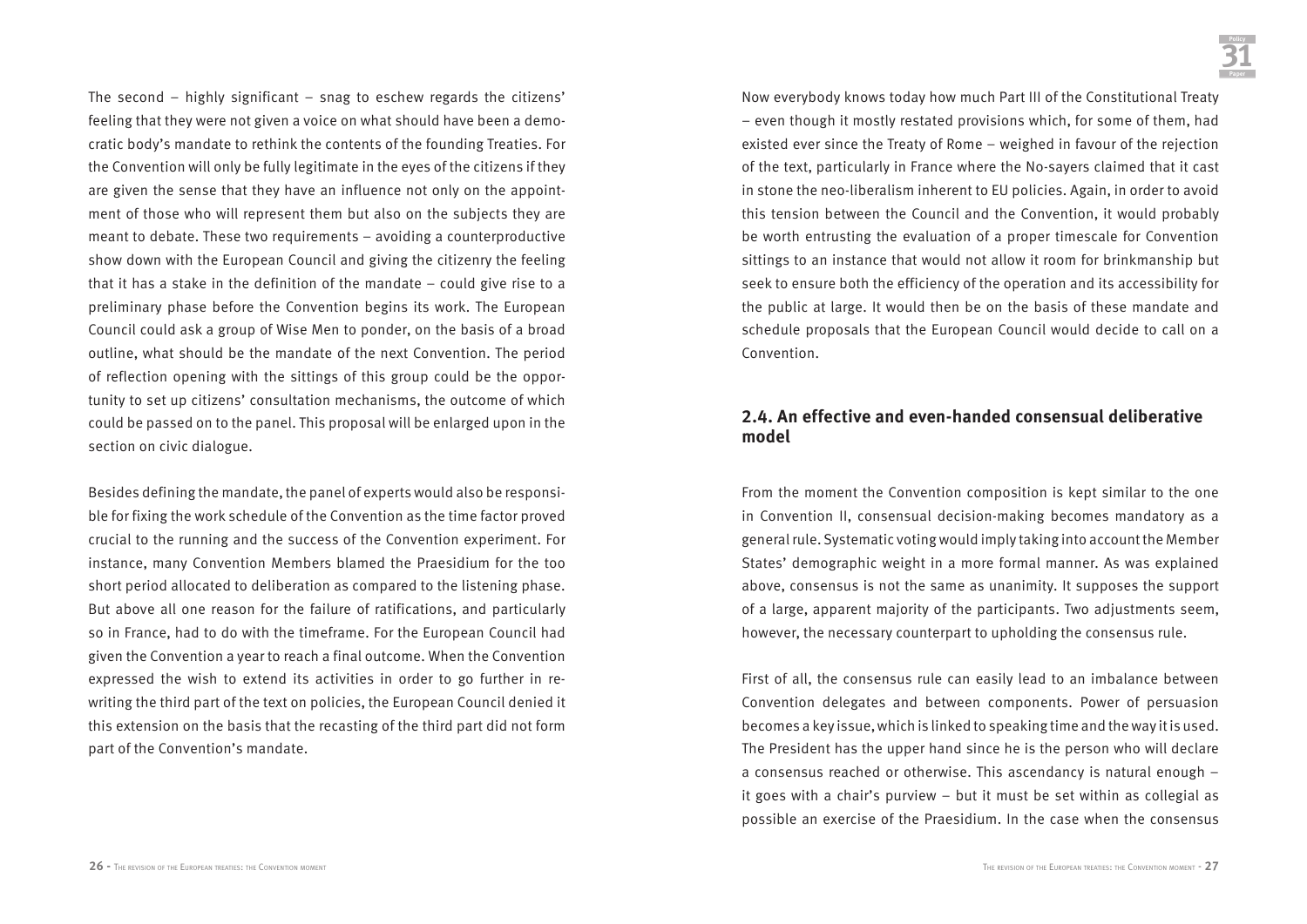seems less assured, the Praesidium should enjoy a right of evocation and rule collectively on whether it is fitting to proceed with the deliberation, including, as the case may be, after consulting every component on the matter. The same goes for the choice of topics intended for the ad hoc scrutiny of a working group. The Praesidium must be in a position to make proposals reflecting a genuine consensus.

Powers of persuasion and effective public speaking are also tightly linked to levels of preparation. Preparation supposes facilities and, in this respect, not all Convention components benefited from the same treatment. For whilst euro MPs operated on home ground with the full assistance they can avail themselves of in Brussels, national MPs did not benefit from similar local infrastructures and were disadvantaged by the frequent journeys they had to undertake. As for government representatives their ease was directly linked to their profile and their familiarity with European institutions. (the profile of the first persons appointed by the States varied quite noticeably from one representative to the next, with some hailing from Academia and others from the political scene). A Foreign Secretary's address would obviously get a ready audience. Should some national MPs be elected, as advocated above, to take part in the Convention, it is likely that the weight of their opinion would increase accordingly. Neither is it beyond the realm of the possible to make a secretariat and a few offices available to the national parliamentarians when in Brussels.

Second possible adjustment to the consensus rule: allowing for a vote to be taken in some very circumscribed cases. For consensus is not necessarily exclusive of voting. Two avenues are open: resorting to indicative voting when a deadlock seems intractable, or opting for a vote within Convention sub-groups. As an indicative vote is not binding, it has the advantage of reducing issues of representatives' demographic weight whilst making it possible to measure the actual support enjoyed by the positions causing the deadlock. Those sub-groups could be the components, the political

families or the working groups, the object being to give credence to some interventions when presented as representative of a majority view within one of those more restricted groups.

#### **2.5. More widespread visibility and civic dialogue**

The transparency of the Convention's proceedings was ensured, as developed above, by the publicity of the debates and the ready availability of the documents but also by consultation with "civil society". However, those two instruments rather failed to deliver since, on the one hand media coverage and people's knowledge of the deliberations content proved wanting and, on the other hand, civil society organisations, whether consulted or not, were almost unanimous in their criticism of the expeditious and poorly thought through nature of the consultation model. Should a Convention be called again, this aspect of the process is of the essence and must be reviewed in order to ensure its success.

This critical analysis must address at least two facets of the civic dialogue that are both distinct and closely connected. The first concerns matters relating to the consultation of organised civil society. In this field, Convention II was, as it were, feeling its way by resorting to the fairly standard method of hearings in the framework of a devoted "listening phase" and with little means to ensure a follow up with the organisations concerned. The model needs attention on both scores. Hearings and the option to file contributions on line or to direct them to particular members must of course remain available. But other consultation approaches, more sectoral and more deliberative (allowing for exchanges between different organisations as well) could be considered, and there is no need to interrupt them at the end of a hearing phase all in all rather contrived.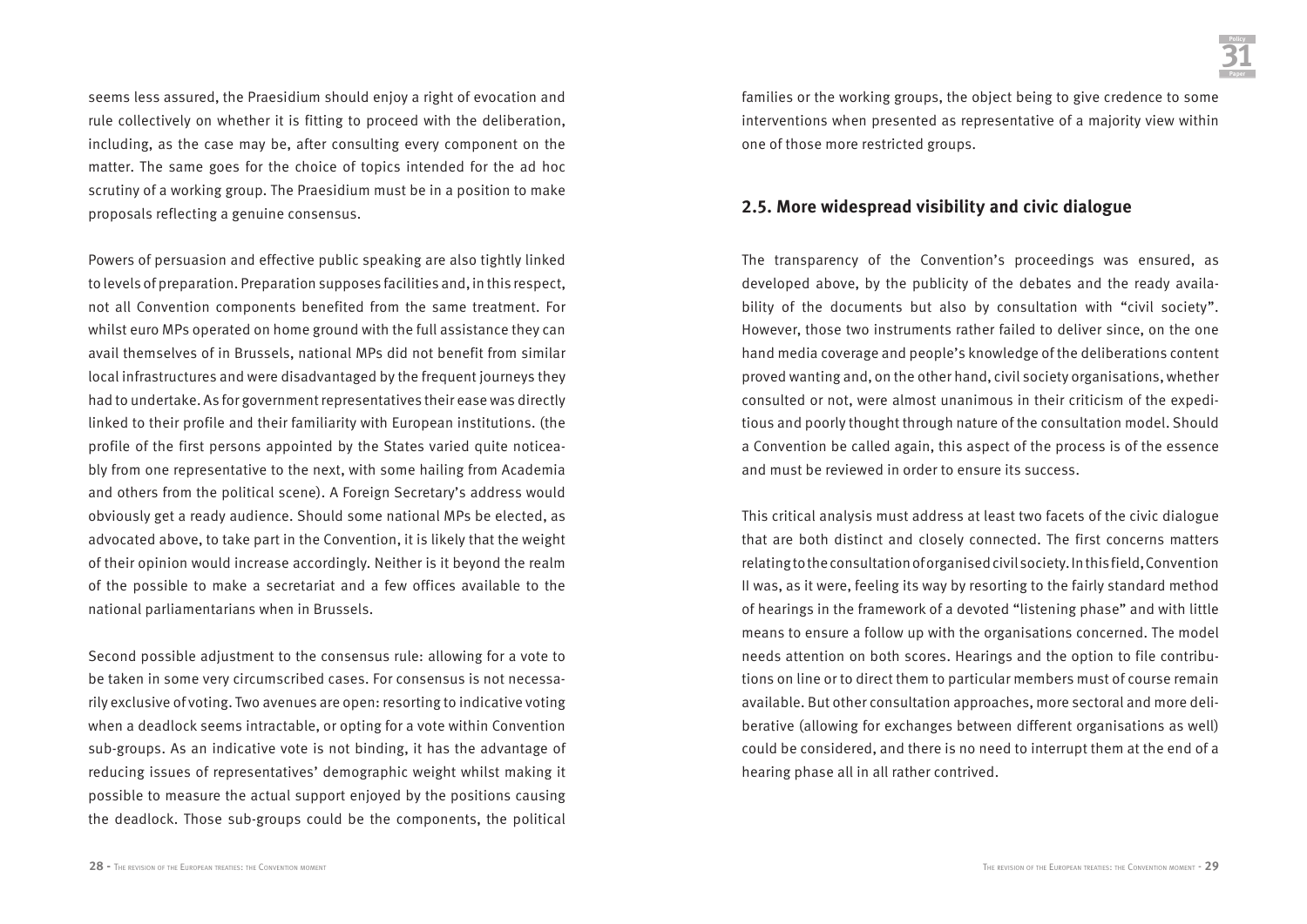It could, for instance, be arranged that each plenary be preceded by a civil society open forum the deliberations of which would be transcribed and transmitted to Convention Members before the opening of the plenary session. The same type of process could be applied to a sectoral approach, before working group meetings. Finally and so that this consultation be more than a purely formal exercise, a team attached to the Convention secretariat should be entirely dedicated to the analysis of civil society's contributions and their dissemination among Members and even more to the feedback to give these organisations. The Economic and Social Committee whose job it is, among others, to liaise with civil society for European institutions could be given the task to organise this secretariat.

Yet, as many commentators pointed out, for all that this organised civil society consultation is crucial, it only gets through to what is known in political science as the "strong publics", who, in Fraser's terminology (1992) correspond to those who have the possibility to take part in institutionalised deliberation settings, whose pronouncements impact both on opinion forming and decision making. Meanwhile, it involves but poorly the "general publics" that is the public arena in which deliberation acts only towards opinion forming.

The key question is therefore to ponder the different way to reach the "general public", an objective but very partially reached by earlier conventions. Two avenues are worth exploring. Citizens' interest is first in direct proportion with the coverage the media give an event. Now the media did not much relay the Convention's deliberations. It would therefore be good to consider what elements are likely to increase media interest in the process. It is conceivable that the election of some national parliamentarians would have the power both to clarify what is at stake for the citizens and the media and to stir up some expectations as to what they will do with their mandate. It is also likely that a third outing of the Convention would benefit from a tried and tested system in which some media already familiar with two Conventions will be adept at spotting in the deliberations the key moments liable to interest the citizens at large.

Besides, consensus does not exclude differences. It is important that Convention Members state clearly the points on which they agree and disagree so that the political tension is palpable. Yet, no matter how intense the confrontations and the rhetoric fireworks within the convention, media interest will remain in hock to what the Member States intend to make of it: will they appoint high-ranking representatives? Will they show willing to communicate on the issues at stake in the convention? We know today that a fair part of the EU's communication deficit is linked to the schizophrenia of those national political leaders who stigmatise in their country what they had agreed to but a few days before in Brussels. The priority would therefore be for national leaders to play fair and respect the work of a Convention initiated by themselves.

There remains one more element crucial to the general public's understanding of the Convention's debates. It is not enough to keep the debate alive in Brussels by bringing in civil society's organisations with a shop window in the European capital. It is equally vital to facilitate the debate within each Member State, from the national to the local tier. Throughout the period devoted to the panel of experts' and the Convention's proceedings, each country must commit to keeping up the citizen's interest as well as the media's. And this purpose is too important to just get lip service, as was the case during the "period of reflection" which followed the negative results of the French and Dutch referenda.

The national promotion of the debate could go down at least two separate roads. The first could centre on national parliaments through the organisation of public meetings with government and parliamentary representatives at the Convention. This would increase the chances of these meetings being broadcasted on one or more television channels. The second would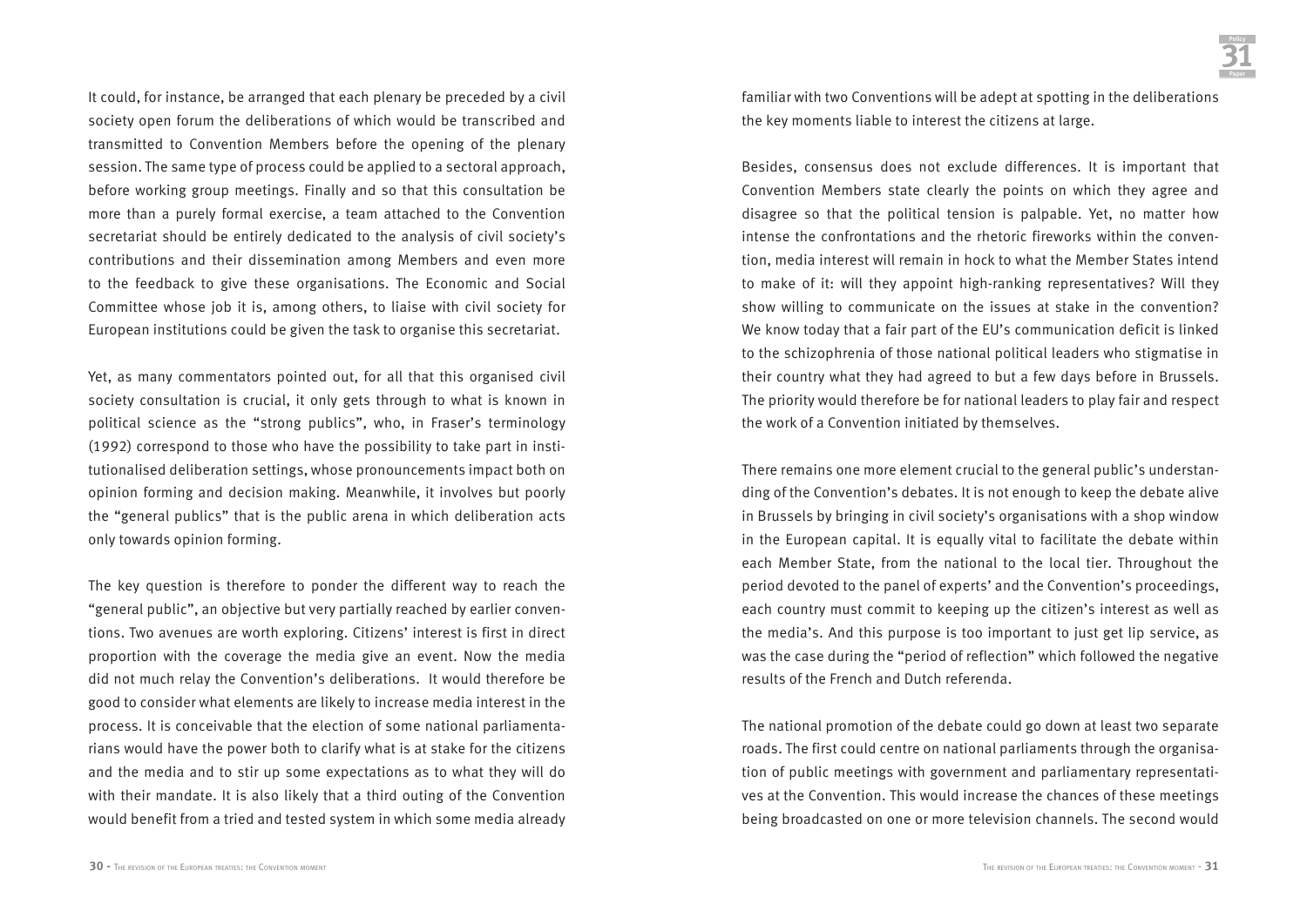consist in using one of the many instruments of participative democracy in order to involve at every level citizens from all walks of life to the deliberation on the issues discussed in the Convention. From Citizens' forums to Youth Parliaments up to and including deliberative polling, there is no shortage of instruments, and there should be inducements to use them through adequate funding. Websites accessing the Convention's own should be set up in the Member States.

### **2.6. A more unassuming IGC and the Europeanisation of ratification**

It is hard, nay unthinkable to come up with a Treaty revision process that were more effective, more democratic and more "European" without looking into the way this ties in with the principle of unanimous approval by EU Member States, whether through governments at the IGC which follows the Convention or on the occasion of the text's ratification. This "double unanimity" requirement for the adoption and the ratification of treaties is bound to create numerous deadlocks in an enlarged Europe. This subject deserves a full study in its own right, which Notre Europe intends to produce. Admittedly, at this point in time, the mood is not to thinking up transformations comparable to those induced by the Convention approach. It remains no less necessary to highlight some implications of the use of a Convention for the phases of the IGC and of ratification.

Though it is conceivable in the long term for the Convention to supplant the IGC as the Treaty revision instance, as long as the EU remains founded in a classical international treaties system, these will have to be ratified by Member States governments gathered in an Intergovernmental Conference. We have, however, represented that maintaining government representatives in attendance at the Convention should allow for smoother relationships between the latter and the IGC. This also means that, in so far

as the European Council has delegated the groundwork for the revision of the treaties to an other body, one within which national sensitivities can be aired, the IGC is left with a simple alternative: it can either ratify "as is" the text resulting from the Convention's proceedings, as was the case following the Charter Convention, or modify it only marginally, as it did – or near enough – after the Convention on the Future of Europe. This division of labour between Convention and IGC should be the object of a steadfast agreement, short of which the Convention would be devoid of its democratic essence and of its efficiency.

Such a disposition should include a mechanism allowing the continuation of a dialogue of sorts between the Convention and the IGC and, as far as it is possible, the preservation of the text resulting from the Convention's proceedings. Keeping the Convention going throughout the IGC period could be a way forward but not necessarily the most effective as the aim is also to enable the Member States to arrive at an agreement, on the basis of the text already submitted by the Convention. The decision to break up the IGC to return to the Convention at such and such a juncture would be tricky. Badly timed, such an interruption could achieve the opposite of the desired effect by adding pressure on states who might harden positions now made public and on the Convention who might have to review some treaty provisions difficult though they were to achieve through a consensus between many concerns.

As against that, the Praesidium could indeed continue its existence during the IGC period with a two way information and overseeing brief. Supposing a breakdown of its members by topic, the Praesidium could have the charge, at first, to account for the Convention's activities to the IGC as it opens, and thereafter according to the subjects under review and/or upon request for as long as it lasts. The Praesidium's personalities would also remain responsible for informing the members of their component so that they may if necessary bring pressure to bear on their government to respect the spirit if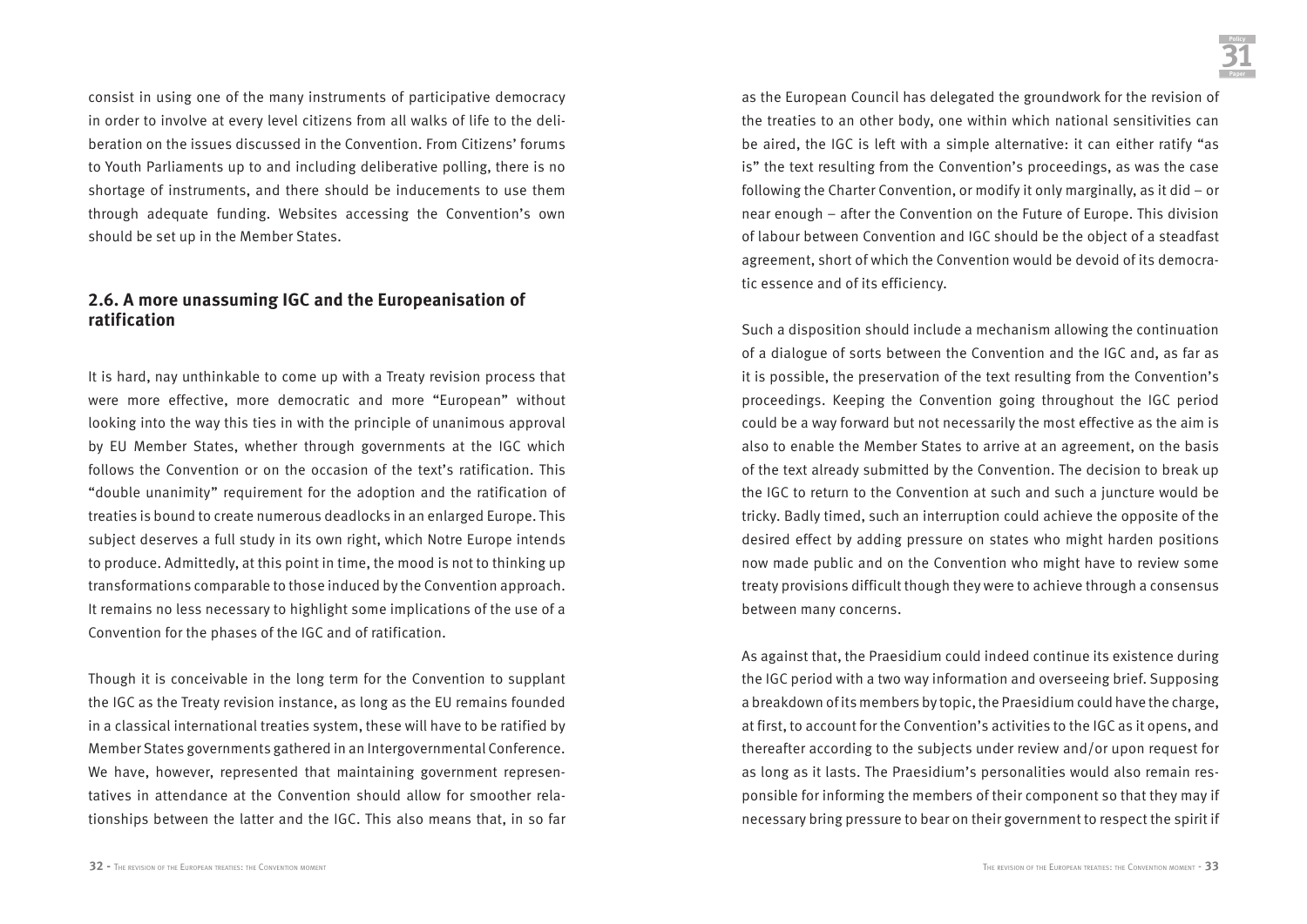not the letter of the Convention's achievement. Finally all the instruments furthering the transparency of the debates or the ready availability of the documents should remain in use during the IGC period, while the team responsible for the relations with civil society should also remain active. The idea behind these changes would be to prevent, while still allowing the efficiency of diplomatic negotiations, the convention's open gates to slam shut during the IGC, thereby taking away from the citizens their right to information and the power to inflect the evolution of a text they or their representatives must later ratify at national level.

Let's take a look at the ratification question. Whether in the shape of a referendum or of a parliamentary vote, the current UE treaties ratification model requires the approbation of the text by each Member State. Rejection by one single state results in the death of the draft Treaty as it was originally submitted, as the French and Dutch "no" to the Constitutional Treaty in the spring of 2005 has shown. The options for a second vote in the Member States rejecting the text are in fact very limited. The occurrences in Denmark in 1993 and Ireland in 20028 were feasible either because the reason for the rejection was identifiable, and could be addressed in a specific response or because the turn out had been very weak for the first vote. Besides, those were not very big countries. We know today that in a 27 Members Europe which will grow to more than thirty, the rise in deadlock probabilities for draft treaties at ratification stage has as much to do with politics as with maths.

The Convention opens a breach in the unanimity wall and the Member States have themselves set up simplified revision models via the so-called passerelle clauses which will not require a ratification process. Nevertheless, in a Union that rests its legitimacy both on its citizens and its States – Nation States whose political tradition and culture are often steeped in a long history – the odds favour a persistent demand for unanimity. $9$  This needs not detract from an analysis of the means to organise these ratifications in a way compatible with the efforts to europeanise and democratise the revision model. First of all, it is paramount that ratification should take place over the same period of time in all Member States. This is the only way that it might be possible to decompartmentalise the diverse national debates and inject them with a European dimension.

Meanwhile, it behoves to anticipate what could be an adequate joint EU response in the event of non-ratification by one or more Member States. Hitherto, each episode was found an essentially political solution. Declaration 30, annexed to the Constitutional Treaty recommended that if 4/5 of the Member States had ratified when other countries were experiencing difficulties, the matter should be referred to the European Council. Its contents have now been incorporated to the Reform Treaty. This decision is of no great legal import since it gives no indications on the response the European Council may make. But it is not without interest, given that, for the first time, a ratification threshold is being considered which if reached is vested with some political if not legal significance. It would be useful to dwell on its potential implications. First, it supposes that Member States as a whole respect the obligation the signature of the treaty places on a government to undertake a ratification process. One could also envisage this threshold as the point when the text has acquired enough legitimacy to form the basis of a renegotiation which will uphold its substance. This threshold should also give rise to a closer examination of the ways to consider a differentiated implementation of a Draft Treaty, for instance by contemplating the possibility for Member States to allow the ratifying countries to form a sort of "vanguard".

<sup>8</sup> The Danes had rejected the Maastricht Treaty by 52% of the vote in June 1992. They approved it by 57% of the vote in May 1993. The Irish, for their part, adopted (63%) the Nice Treaty at a second referendum in 2002 (rejection in 2001 with 54% of the vote).

<sup>9</sup> Even if the ratification of international treaties by a majority, qualified or not, exists in other international organisations (c.f. Henri Oberdroff's paper for Notre Europe published in 2005). In the longer term a critical analysis of this question remains a non negotiable requirement for the EU, to which *Notre Europe* will devote a specific publication in 2008.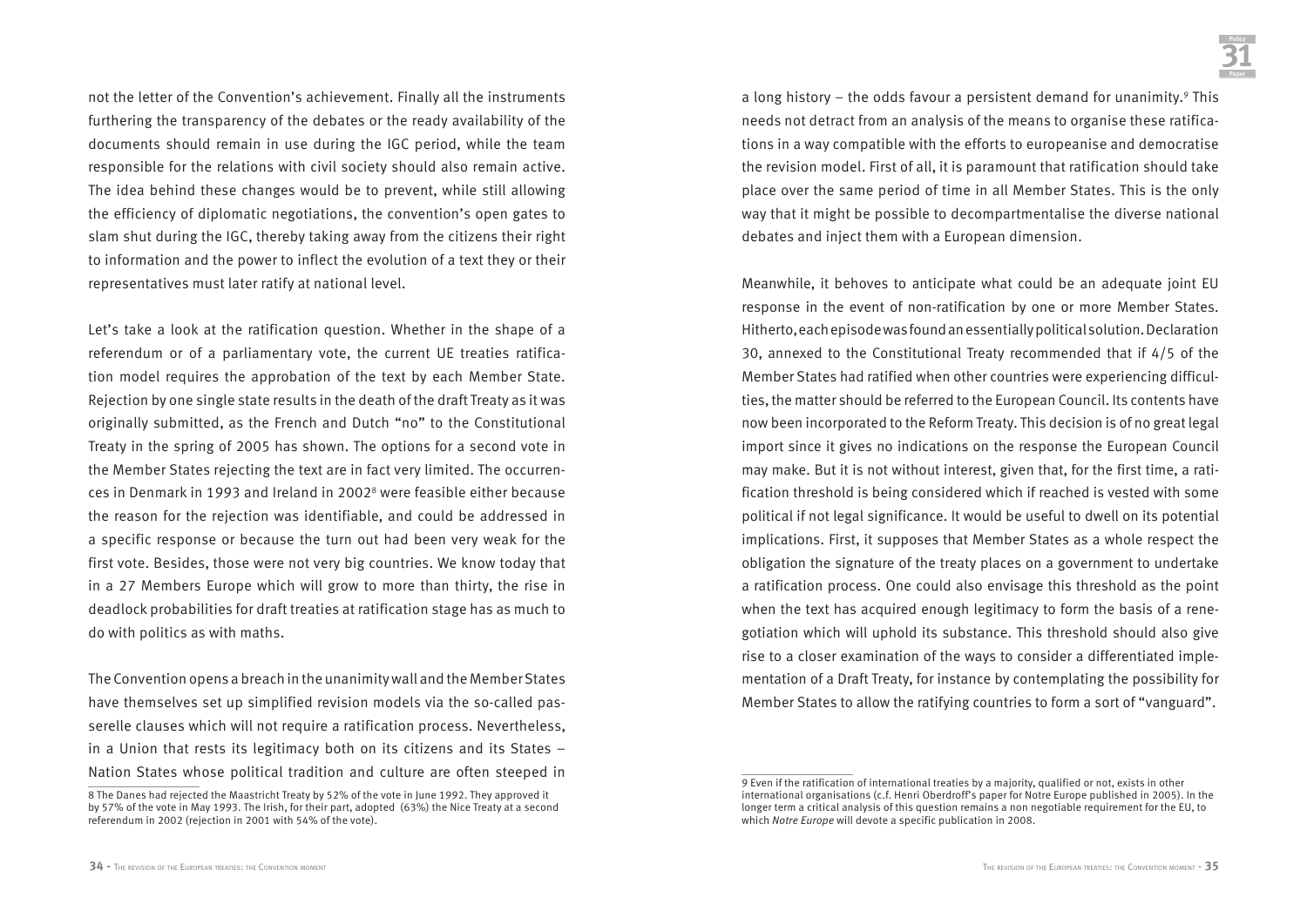# **Conclusion**

**T**he title of this paper is unambiguous. Let us not pass by this historical moment, this "Convention moment". It is a culmination in the European construction we have experienced for nearly 60 years: a construction de facto, built on a "permissive consensus" between the elites and the European peoples which had been gradually frittered away under the joint effects of a growing sphere of community activity and a loss of clarity as to common objectives. A pragmatic model, which reflects the double legitimacy of the Union of states and citizens, the Convention which delivered the Charter of Fundamental Rights and the Constitutional Treaty has proved to be a body the varied cleavages of which gave rise to fruitful and stimulating debates, open to the public and civil society. It led an effective deliberation and resulted in a consensual result, lifting constitutional blockages which had held back community dynamics for many years. The proceedings of both Conventions, commended for their achievement and their democratic legitimacy, left the Intergovernmental Conferences which followed them no alternative to their adoption.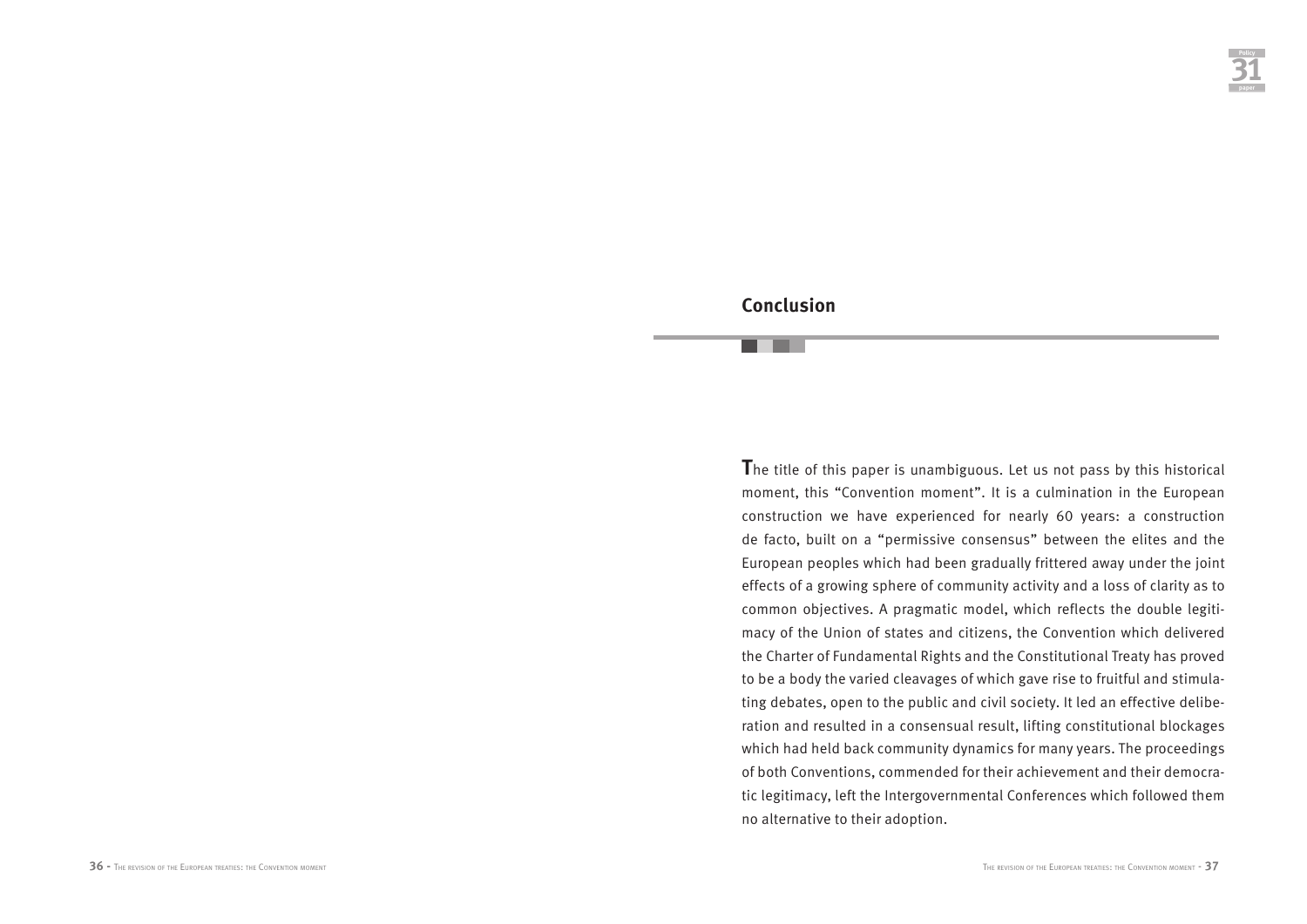The Convention model has, however, known only two outings with very different mandates. It was the butt of a number of criticisms not all of them unfounded. To form a clearer idea of its future, the ways to improve its modus operandi both on counts of democracy and efficiency must be considered. This paper has therefore put forward a number of proposals on the composition of the Convention, its Praesidium, its debating formulae, its dialogue with civil society, its visibility to the public at large, its relationships with the IGC and the implications there of for the ratification phase. It has further been suggested to create a group of Wise Men whose task it would be to think over its mandate and work schedule. These recommendations are a first contribution to the critical analysis on how to review the Convention model so as to make it the obvious tool towards the revision of the European Treaties and help diminish the gap separating today decision making institutions and European citizens.

#### **Epilogue: a Convention on the Union' policies post June 2009?**

**A** fine opportunity to organise a third edition of the Convention experience arises in the period following the 2009 elections. The work of the Convention on the Future of Europe has not been completed. Many think – and among them many Convention delegates – that the third part of the Constitutional Treaty on Union policies should get a more thorough recasting. Some of the formulations in the Treaty still go back to the sixties; an update taking on board the *acquis communautaire* would be a minimum requirement. But there is more at stake than revamping. The Union must open a debate on the European Project it wishes to harbour in the context of globalisation and in the face of the 21st century's geopolitical issues. This project is then to be reflected in a set of policies to be run jointly. The citizens need to understand what a European project for tomorrow is to be made of. Defining it on a wing and a prayer, behind closed doors via a string of European councils and IGCs would be missing a unique opportunity to recreate the *affectio societatis* which appears to be in short supply within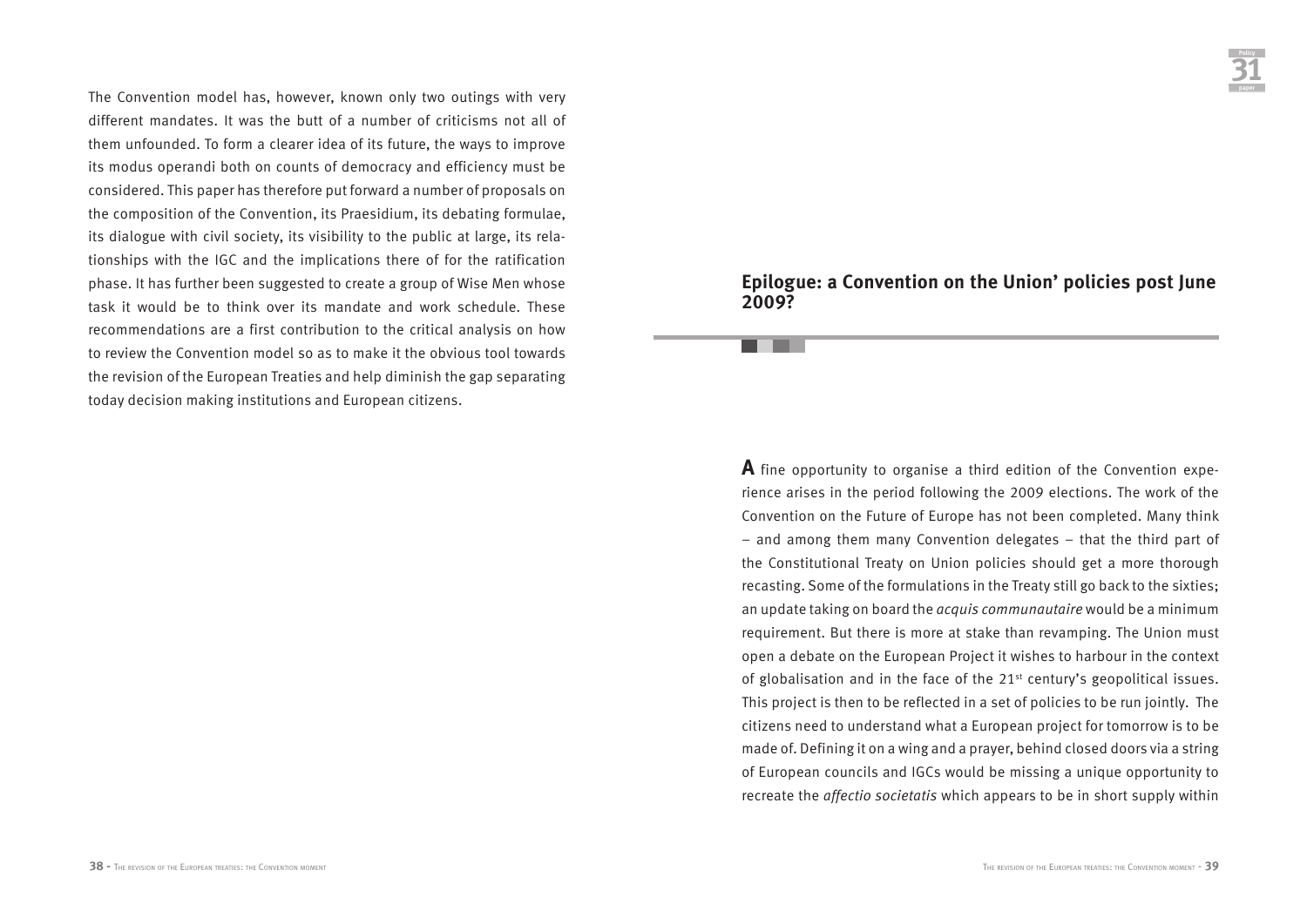the EU today. In 2013, the European Union will implement new financial prospects. It would be a shame to get into discussions on the European budget before openly debating the policies the EU wishes to develop.

The prospect of a Convention on Union policies to start in the second semester of 2009 would make it possible to use the European elections to choose the national and euro MPs who would sit at the Convention. It would also make it possible to entrust the Reflection Group chosen at the December 2007 European Council to think over the mandate and schedule for this Convention which could meet from the autumn of 2009 to the end of 2010. Its work could then be confirmed by a short IGC which, ratified, would lead to determining on a more democratic and transparent basis the political and budgetary priorities for 2013 and beyond. This is a great opportunity for The EU to make a grand entrance into a century which could become that of a true citizens' Europe, stronger in the model and the values she wishes to uphold in the world.

### **Group member's biographies**

**Hervé BRIBOSIA**, Belgian national, trained as a lawyer and has a specialist degree in international and European law from the Catholic University of Leuven. He was rapporteur for the studies conducted by the Florence based European University Institute on the reorganisation of the Treaties and the treaty amendment procedures and on the staff of Belgium's Permanent Representation to the European Union during the Intergovernmental Conference that led to the Treaty of Amsterdam. From 2002 to 2004 he was a member of the European Commission Group of Policy Advisers assigned to the Convention Secretariat. He is currently visiting Professor at the University of Paris I Panthéon–Sorbonne. He is the author of several academic publications on constitutional developments in the European Union, addressing in particular the allocation of competences within the Union, subsidiarity, differentiated integration (reinforced cooperations) and institutional reforms.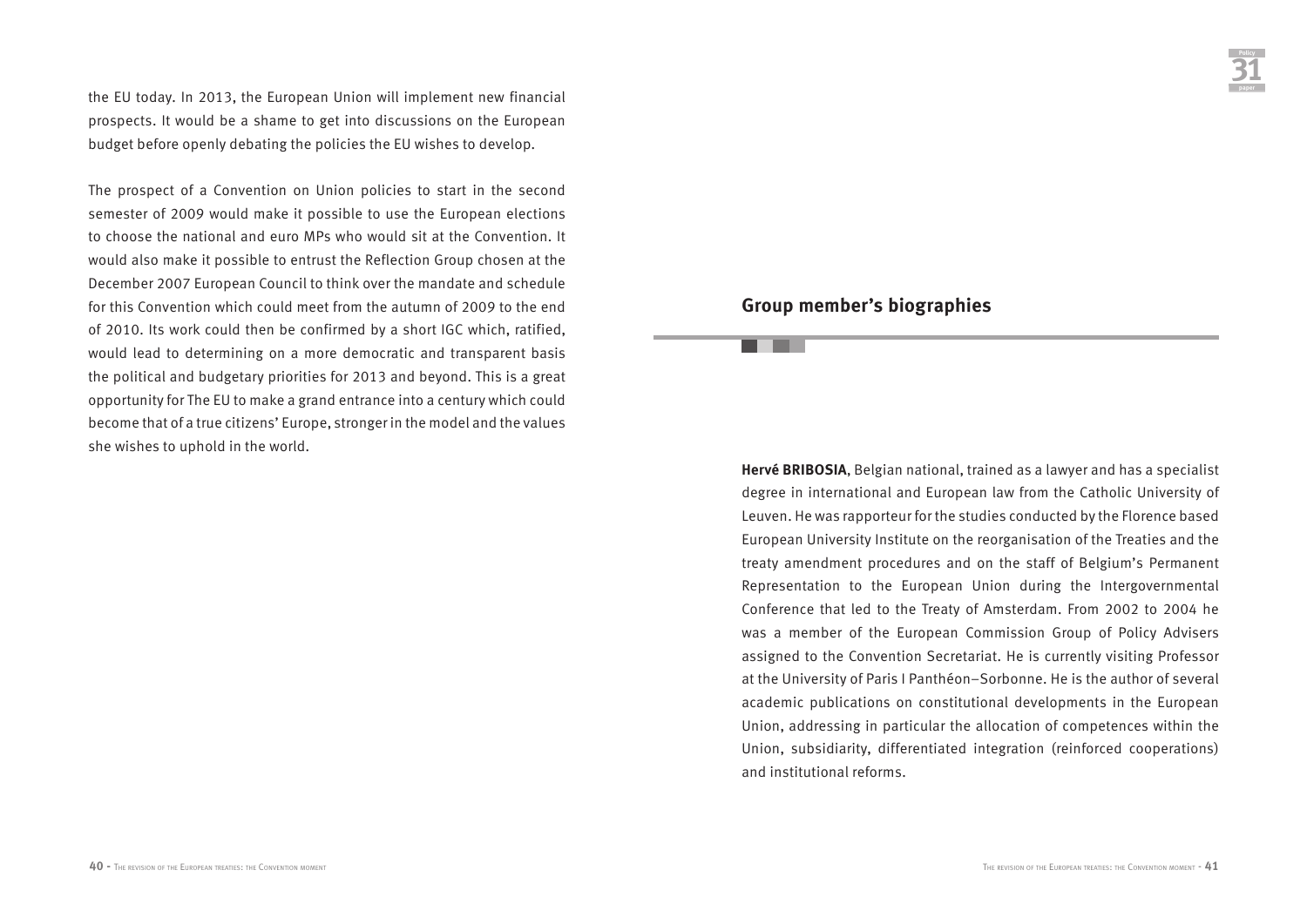**Alain DAUVERGNE**, was born in 1937 in Colmar. After completing a CFJ diploma at the Paris School of Journalism, Alain began his career as a journalist at the Agence France Presse (AFP) and went on to work at the newspaper Combat. For many years, he was editor-in-chief at RTL radio station. As a specialist in European affairs, he became deputy editor-inchief at the magazine Le Point. He is currently an adviser for the Association *Notre Europe*. In this capacity, he followed for sixteen months the activities of the Convention for the Future of Europe and has published the book *L'Europe en otage ? Histoire secrète de la Convention.* 

**Renaud DEHOUSSE**, was born in Belgium in 1960; he is a Jean Monnet Professor at the Paris Institute of Political Studies (Sciences Po), where he runs the European Centre. He studied law at Liege University (Belgium) and at the European University Institute in Florence (Italy), where he has also taught. He went on to lecture at the University of Pisa (Italy), then, as a visiting Professor at the University of Michigan and at the University of Florence. Renaud Dehousse has been a consultant for several units of the European Commission. His research work has focussed on comparative federalism and the institutional evolution of the EU. His most recent work bears on the transformation of governance at European level, notably regarding administrative structures (committees, European agencies), and the role of the Court of Justice within the European political system.

**Florence DELOCHE-GAUDEZ** holds a PhD in political science, she is the Secretary General of the Centre for European Studies and she is member of the Observatory of European Institutions (OIE) created by the Centre. She lectures at the Paris Institute of Political Studies (Sciences Po) and is often invited to contribute to political, academic or media debates. Florence Deloche-Gaudez specialises in the drafting process towards the EU founding texts and has written several books dedicated to the European institutions and decision-making processes. She has followed the European Convention's activities in Brussels very closely and has

published a book on the European Constitution: *La Constitution européenne : que faut-il savoir ?* 

**Clemens LADENBURGER**, born 1967 in Stuttgart (Germany), works for the Legal Service of the European Commission, within the Institutions Team. He has particular responsibility for Human Rights, and took part in the drafting of the EU Charter of Fundamental Rights. He read law at the Universities of Freiburg, Geneva and Chicago, and earned his Doctor iur. in 1999, collecting prizes from the University of Heidelberg and the European Group of Public Law in the process. He had joined the German Federal Civil Service in 1998 and worked in the Ministry of justice, in the Constitutional Law Department. He later became a Member of Cabinet of the Secretary-General of the Council, covering notably Justice and Home Affairs, before joining, in 1999, the Legal Service of the Commission.

**Elise LAUNAY-RENCKI** is EU representative at the French Ministry of Foreign Affairs' Centre for Analysis and Prevision.

**Lukas MACEK**, is a Czech national, currently Head of Sciences Po's "1er cycle" European Component at Dijon (Eastern and Central Europe). After studying at the Lycée Carnot in Dijon then at Sciences Po, Paris, he returned to the Czech Republic where he worked as a political adviser and a parliamentary assistant. He served as Secretary to the Czech Republic' Senate Delegation to the Convention on the Future of Europe. He has taken a close interest in the process leading to his country's adhesion to the Union and in the 2004 European Elections. In September 2004, he returned to Dijon as Director of Science Po's European Undergraduate Programme on Central and Eastern Europe.

**Peter NORMAN** is a British writer and journalist. For 22 years he was a foreign correspondent based in Frankfurt, Bonn and Brussels and working for Reuters, the Times of London, The Wall Street Journal Europe and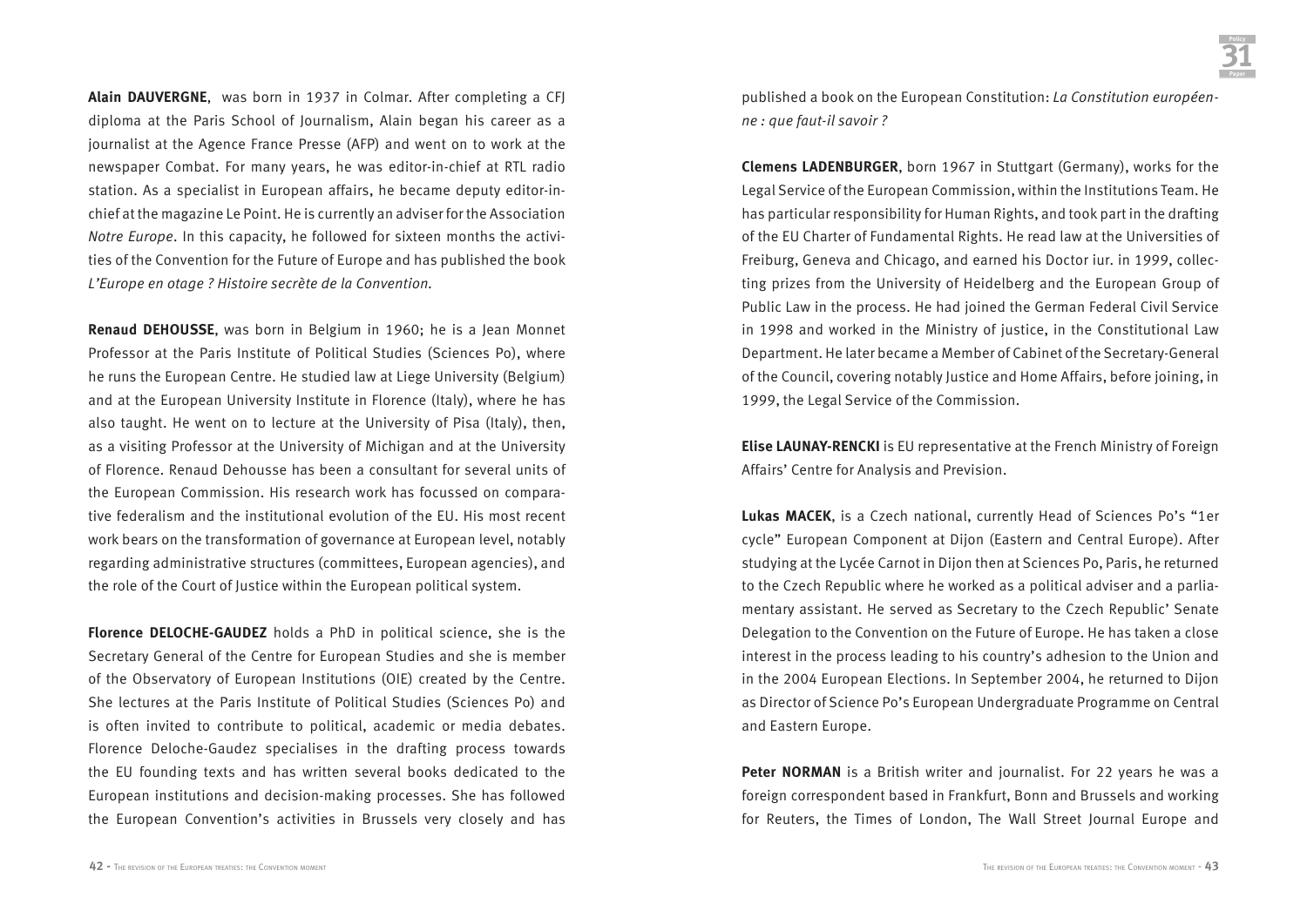the Financial Times. He was the Financial Times Brussels Bureau Chief and Chief Correspondent between November 1998 and March 2002. He attended all the Convention sessions from its launch and has written the book "*The Accidental Constitution: the Making of Europe's Constitutional Treaty*" for EuroComment.

**Alessandra SCHIAVO**, was born on 12 October 1969 in Naples, Italy. She holds a degree in Political Science from the University of Bari (1991) and a Masters in International Relations, from SIOI in Rome (1992). Her research at the University of Leiden (the Netherlands) revolved on the development of a European defence policy. In 1993, she joined the Diplomatic Service, working for Italy's Ministry of Foreign Affairs, at the Division for European Integration, Office for External Relations, Euro-Mediterranean desk (1993- 1996). Between 1997-2000, she was Press Attaché and First Secretary at the Italian Embassy in Tel Aviv before arriving in Brussels in 2001 as Head of the Commercial Office of the Italian Embassy. She was a member of the Secretariat of the Convention and later joined the President of the Italian Republic's office.

#### **Bibliography**

**A**lbi A. et Ziller J. (eds) (2007), The European Constitution and national Constitutions : Ratification and beyond, Kluwer Law International.

**C**losa C. (2003), Improving EU Constitutional Politics ? A Preliminary Assement of the Convention, Constitutionalism Web-Papers, ConWEB n° 1/2003.

**D**auvergne A (2004), Histoire secrète de la Convention[A secret History of the Convention] , Saint-Simon.

**D**ehousse R. (2006), « Peut-on encore réformer les institutions européennes ? » [Can the European Instititutions still be reformed ?], Questions internationales, n ° 22, november-December.

**D**ehousse R., Deloche-Gaudez F. (2005), « The making of a transnational Constitution: an institutional perspective on the European Convention », Cahiers européens de Sciences-Po, February.

**D**eloche-Gaudez F. (2007), "La Convention européenne sur l'avenir de l'Europe: ruptures et continuités" [The European Convention on the Future of Europe : ruptures and Continuity] in Amato G., Bribosia H., De Witte B.,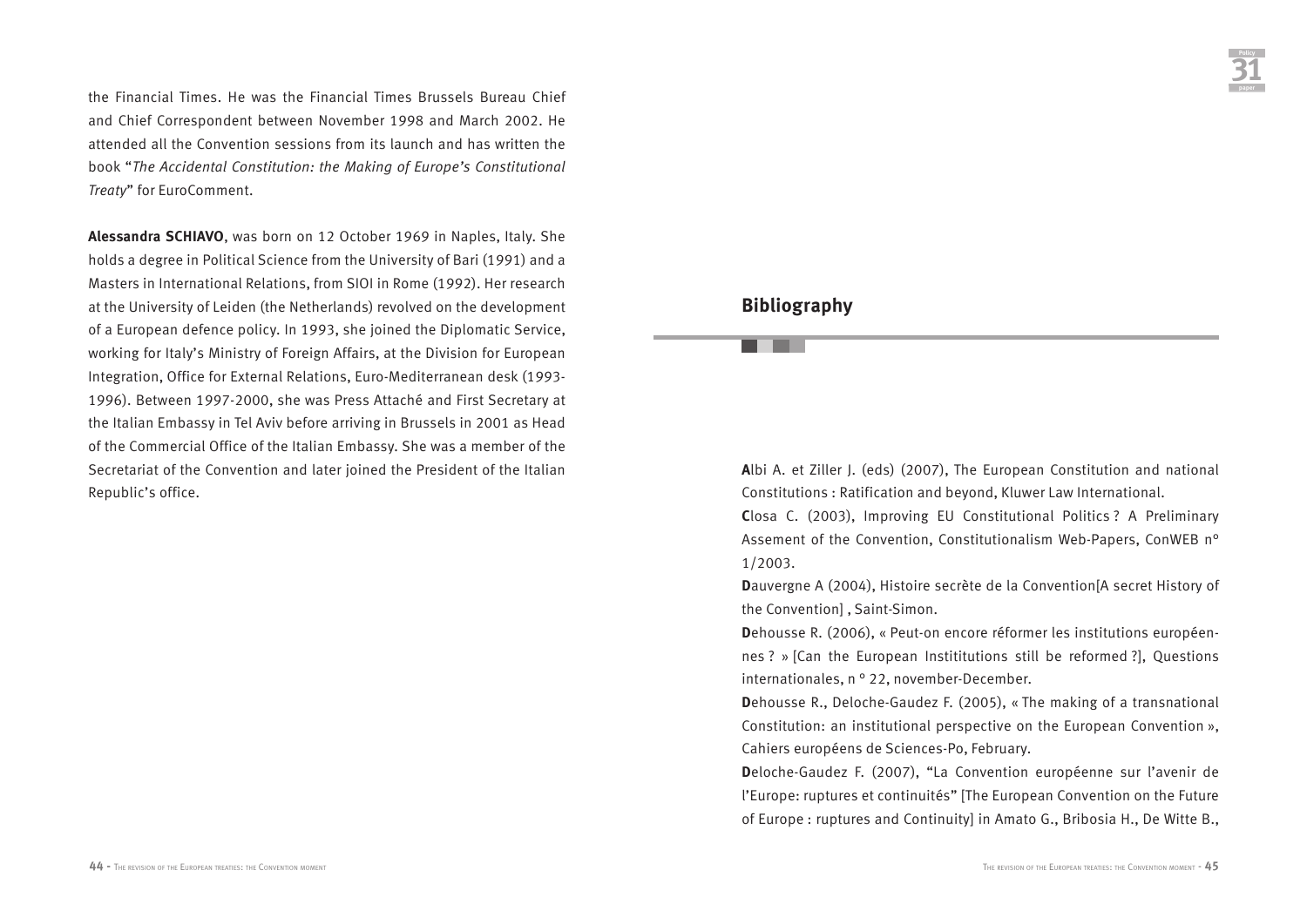Genèse et destinée de la Constitution européenne [Genesis and Fate of the European Constitution], Bruylant.

**D**eloche-Gaudez F. (2004), « Le Secrétariat de la Convention européenne : un acteur influent » [The European convention Secretariat, an Influential Actor], Politique européenne, Spring, n°13.

**D**eloche-Gaudez F. (2001), The Convention on a Charter of Fundamental Rights: A method for the future?, *Notre Europe*, Studies and Research N° 15, november.

**F**ossum J.E., Menendez A.J. (2005), The Constitution's Gift ? A deliberative democratic analysis of constitution-making in the European Union, ARENA Working paper n°13, www.arena.uio.no.

**F**raser, N. (1992) « Rethinking the Public Sphere: A Contribution to the Critique of Actually Existing Democracy» in Habermas and the Public Sphere (Craig Calhoun, ed.). Cambridge, MA: MIT Press. 109-142.

**L**amassoure A. (2004), Histoire secrète de la Convention [A Secret History of the Convention], Albin Michel.

**L**adenburger C. (2007), « Le Réferendum européen portant sur un Traité ou une Constitution sur l'Union, Réflexions relatives au cadre juridique possible du point de vue du droit de l'Union » in Ponzano P., Ziller J. et Pii S. (eds), Un référendum européen pour la Constitution européenne. Problèmes juridiques et politiques, [A european Referendum for the european Constitution.Legal and Political Issues ] Robert Schuman Centre Policy Papers, p. 27.

**L**adenburger C. (2004), « Die Erarbeitung des Verfassungsentwurfs durch den Konvent – Bericht aus praktischer Beobachtung » in Schwarze J (ed.), Der Verfassungentwurf des Europäischen Konvents, Baden-Baden, p. 397. **L**adenburger C. (2004), « Towards a Post-national Constitution – Federal, Confederal or Genuinely Sui Generis ? Introductory Comments on the Convention Method, and on Some features of an Improved Constitutional Charter », European Review of Public Law, p.75.

Magnette P. (2004), « La Convention européenne : argumenter et négocier dans une assemblée constituante multilatérale » [The European

Convention : Argumentation and Negotiation in a Multilateral Constituent Assembly], Revue Française de Science Politique, vol 54, n° 1, February. **M**aurer A. (2001), The Convention and the national parliamentary dimension, ARENA Working paper, WP 05/01 (www.arena.uio.no).

**M**oussis N. (2006), « La Constitution est morte ! Vive la Constitution ! Une Constitution rédigée par une assemblée constituante » [The Constitution is Dead, Long Life the Constitution ! a Constitution Drafted by a Constituent Assembly], Revue du Marché Commun de l'Union Européenne, n° 496, mars.

**N**orman P. (2005), The accidental Constitution: the Making of Europe's Constitutional Treaty, EuroComment, Bruxelles.

**N**orman P. (2003), The Accidental Constitution : The Story of the European Convention, EuroComment, Bruxelles.

**O**berdorff H. (2005), Ratification and Revision of the Consitutional Treaty, *Notre Europe*, Studies and Research N°38, April.

**R**icard-Nihoul G. (2005), The French "no" vote of 29 May 2005: understand, act, *Notre Europe*, Studies and Research N° 44, october.

**S**chönlau J. (2004), The Membership of the Convention: Issues of Representation and Legitimacy, Paper for the CIDEL Workshop, London, November.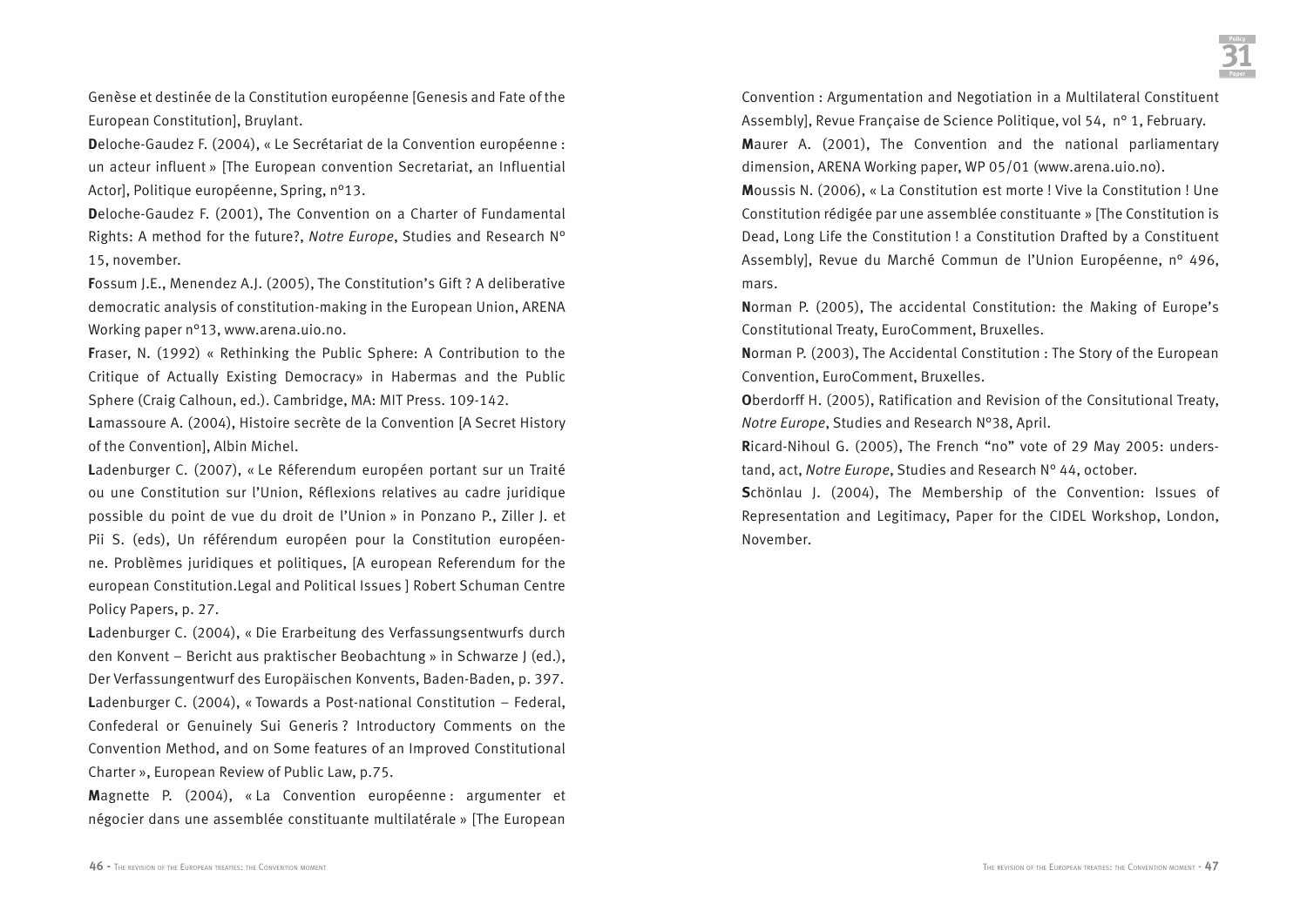## **Previously Published Policy**

. .

**A** Policy in its Enfancy: The case for strengthening and re-thinking EU action on childhood - Eulalia Rubio (November 2007).

**C**ollective Power: Enhanced Cooperation as the Driver of a Common Tradable Green Certificate Market - Sheldon Welton (August 2007).

**A** changing Globlal Context in Agricultural Policy - Isabelle Garzon (June 2007).

**B**iofuels: An emerging threat to Europe's Food Security ? Impact of an increased biomass use on agricultural markets, prices and food security : A longer-term perspective – Josef Schmidhuber (May 2007).

**T**he Opportunities and Risks of an Institutional Relaunch of the EU – Jean-Louis Quermonne (May 2007).

**T**he Future of Biofuels and their Impact on Agricultural Markets – Pierre Rainelli (March 2007).

**C**an European foreign policy revive to the EU project? -Two papers by Jean de Ruyt and Gilles Andréani (December 2006).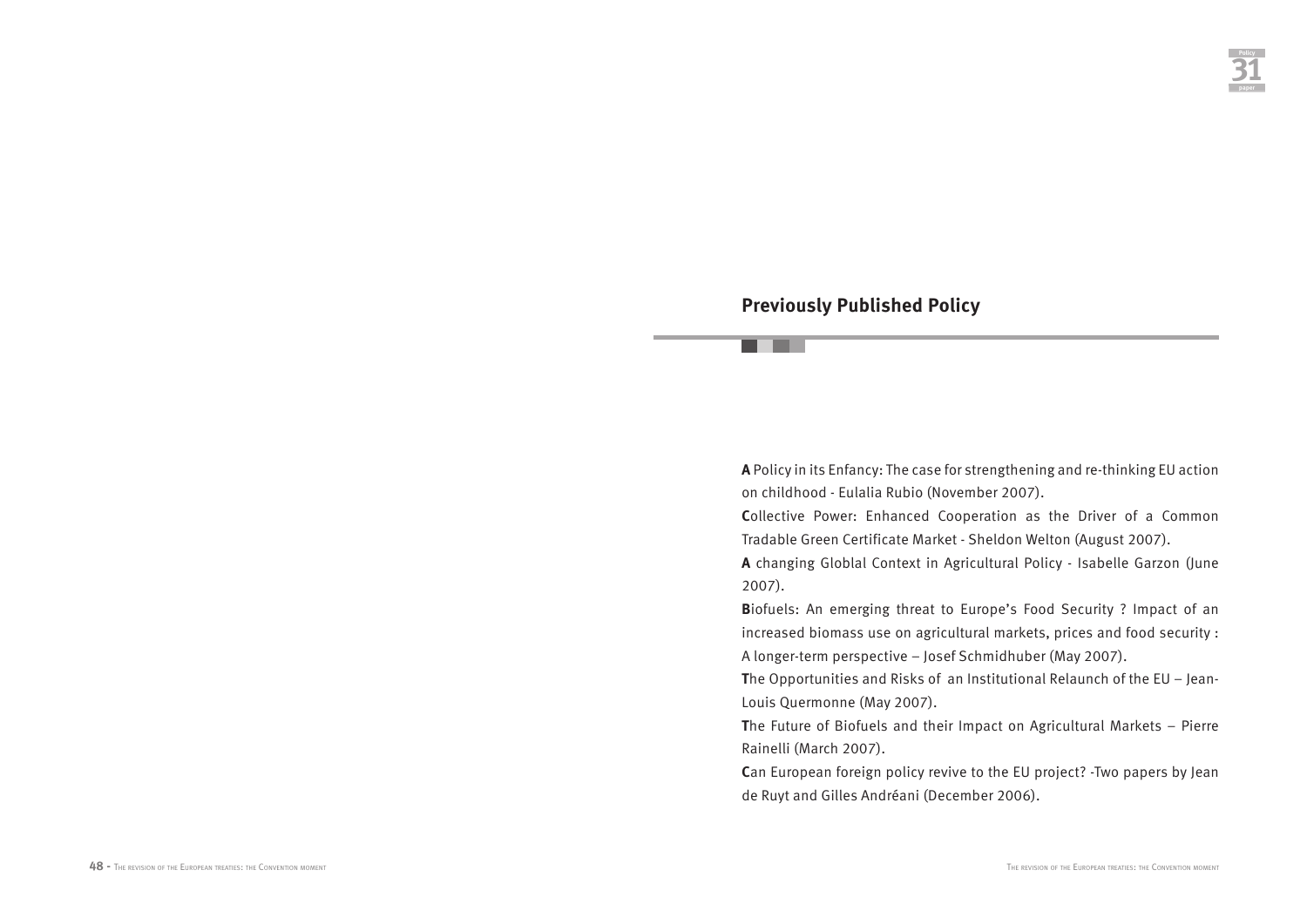**S**ocial Movements and the European Union: Eurosceptics or Critical Europeanists? - Donatella Della Porta (July 2006).

**F**orgiveness and a promise: Advocating a more regional approach to the Balkans by the EU - Bertrand de Largentaye, Tamara Buschek and Fabien Dupuis (June 2006).

**E**U-Russian Relations: Moscow Lays down its Conditions - Laurent Vinatier (March 2006).

**P**olitics: The Right or the Wrong Sort of Medicine for the EU? - Two papers by Simon Hix and t Stefano Bartolini (March 2006).

**E**uropean Employment Strategy: An Instrument of Convergence for the New Member States? - Catherine Palpant (January 2006).

**Democratising European Democracy: Options for a Quality Inclusive and** Transnational Deliberation. - Stephen Boucher (November 2005).

**I**nterpalianentary Co-operation in the European Union: Time for a New Start? - Morgan Larhant (August 2005).

**S**ocial Europe in the Throes of Enlargement - Marjorie Jouen and Catherine Palpant (June 2005).

**T**he First Dutch Referendum: a Pre-ballot Assessment - Arjen Nijeboer (May 2005).

**Securing a 'Yes'': From Nice I to Nice II - Brigid Laffan and Adrian Langan (May** 2005).

**T**he Lisbon Strategy and the Open Method of Co-ordination: 12 recommendations for an Effective Multi-level Strategy - Stefan Collignon, Renaud Dehousse, Jean Gabolde, Marjorie Jouen, Philippe Pochet, Robert Salais, Rolf-Ulrich Sprenger and Hugo Zsolt de Sousa (February 2005).

**T**he Enlarged European Commission - John Peterson (February 2005). **T**urkey at the gates of Europe - Jean Marcou (October 2004).

**T**he Future of Stability and Growth Pact as a Tool for Economic Policy Coordination - Hugo Zsolt de Sousa (April 2004).

**T**he World is a Stage: A Global Security Strategy for the European Union - Sven Biscop and Rik Coolsaet (December 2003).

**S**aint Malo plus Five: An Interim Assessment of ESDP - Jolyon Howorth (November 2003).

**E**U's Enlargement: A Blind Rush? - Daniel Vaughan-Whitehead (September 2003).

**9**/11 and the Europeanisation of the Anti-terrorism Policy: A Critical Assessment - Monica Den Boer (September 2003).

**L**ooking After the Neighbourood: Responsabilities for EU 25 - William Wallace (July 2003).

**T**he ECB and Monetary Policy - Hugo Zsolt de Sousa (June 2003).

Is a European Referendum Possible and How? - Yannis Papadopoulos (November 2002).

**T**he European Security Connundrums: Prospects for ESDP After September 9, 2001 - Jolyon Howorth (March 2002).

*All our publications are available on our Website: http://www.notreeurope.eu*